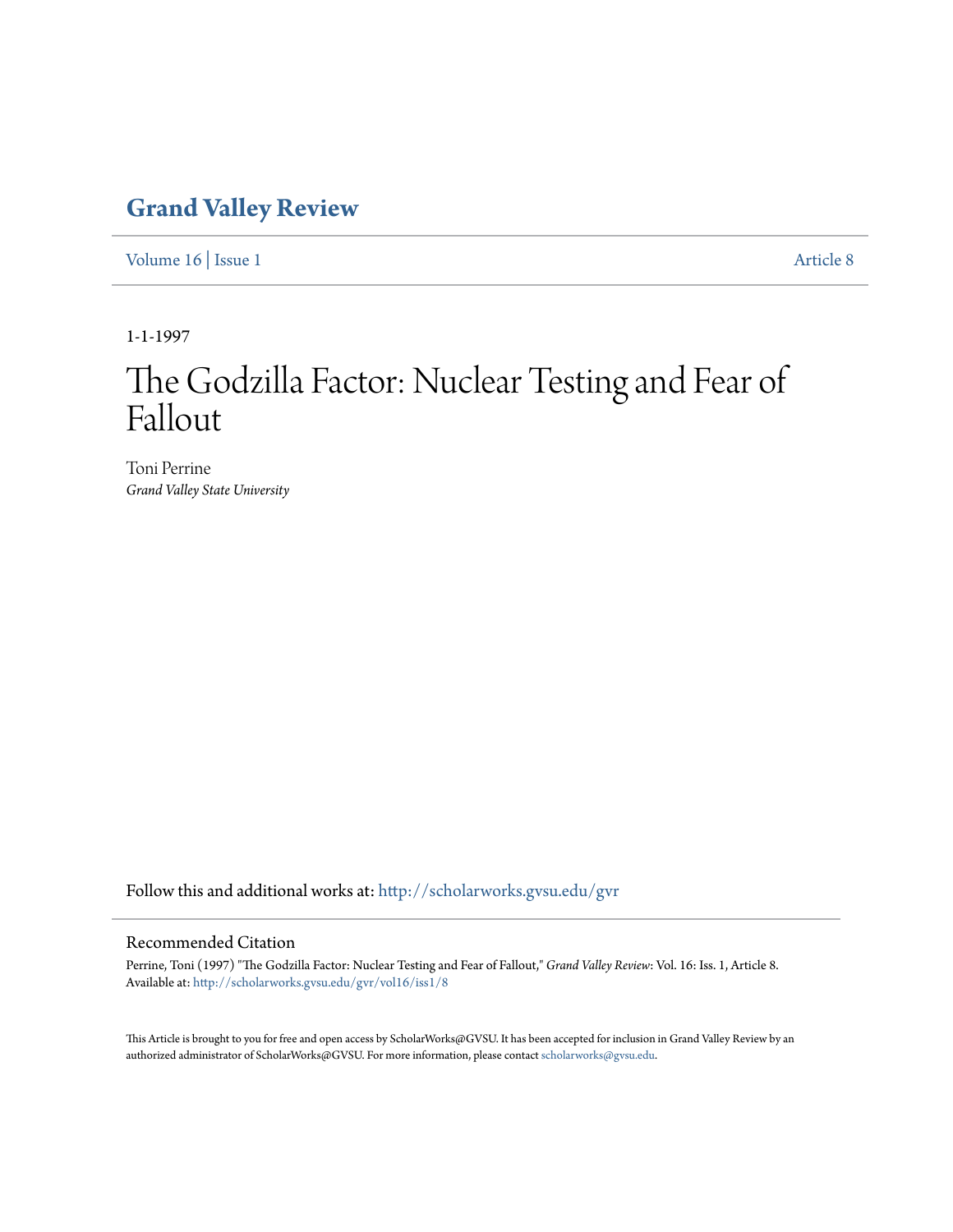# **THEGODZILLAFACTOR:NUCLEAR TESTING AND FEAR OF FALLOUT**

## *Toni Perrine*

In its first screen appearance, Godzilla emerges out of the ocean to ravage a small island populated by superstitious folk. The island's natives believe Godzilla is the physical incarnation of a legendary monster, whose wrath can be assuaged with the sacrifice of a young girl. Their ceremony to ward off the monster is not effective, but neither is their superstition entirely discredited by the film. The scientific explanation for the appearance of Godzilla is only slightly more rational sounding, because it connects a fear of the unknown to a distrust of modern technological developments. Dr. Umani, "a famous paleontologist," identifies Godzilla's prehistoric link and speculates on the reasons for its reemergence from the Jurassic past. He says, "The question we must ask is how this animal reappeared after all these centuries . . . . The analysis of the creature's radioactive footprint shows the presence of strontium-90, a product of the H-bomb. It is my belief that Godzilla was resurrected by the H-bomb experiments."

Godzilla and other fallout creatures explicitly relate to the cultural anxiety about radiation that became intense in the 1950s. Since its discovery in 1895, the effects of radiation have been poorly understood. An example from the 1920s of this misunderstanding and its dire consequences will serve to graphically illustrate this point. Young women employed in painting luminescent watch faces with radiumbased paint began to develop jaw cancer. The cancer was eventually linked to the women's practice of using their lips to form points on their paint brushes, which resulted in the ingestion of minute amounts of deadly radioactive materials. This early example of radiation poisoning demonstrates the lack of caution and knowledge that has characterized much of the nuclear age. International guidelines for the use and human tolerance of radioactive materials were finally established and standardized around 1934. Accidents and fatalities related to the Manhattan Project further underscored the lethal potential of radiation. Despite the fact that the devastating effects of radiation were downplayed in the decision to use the bomb, the scientists who developed it were aware of the need for extreme caution. Unfortunately, such caution was often not exercised as atomic research continued, with the result that unquantified numbers of civilians, animals, and military personnel were contaminated downwind of testing sites throughout the fifties and into the sixties.

The history of nuclear testing in the United States is filled with stories of misunderstanding, misinformation, even criminal negligence on the part of the people in charge of conducting the tests and keeping civilians safe from the effects of radiation. After the Trinity demonstration at Alamogordo, the next phase of American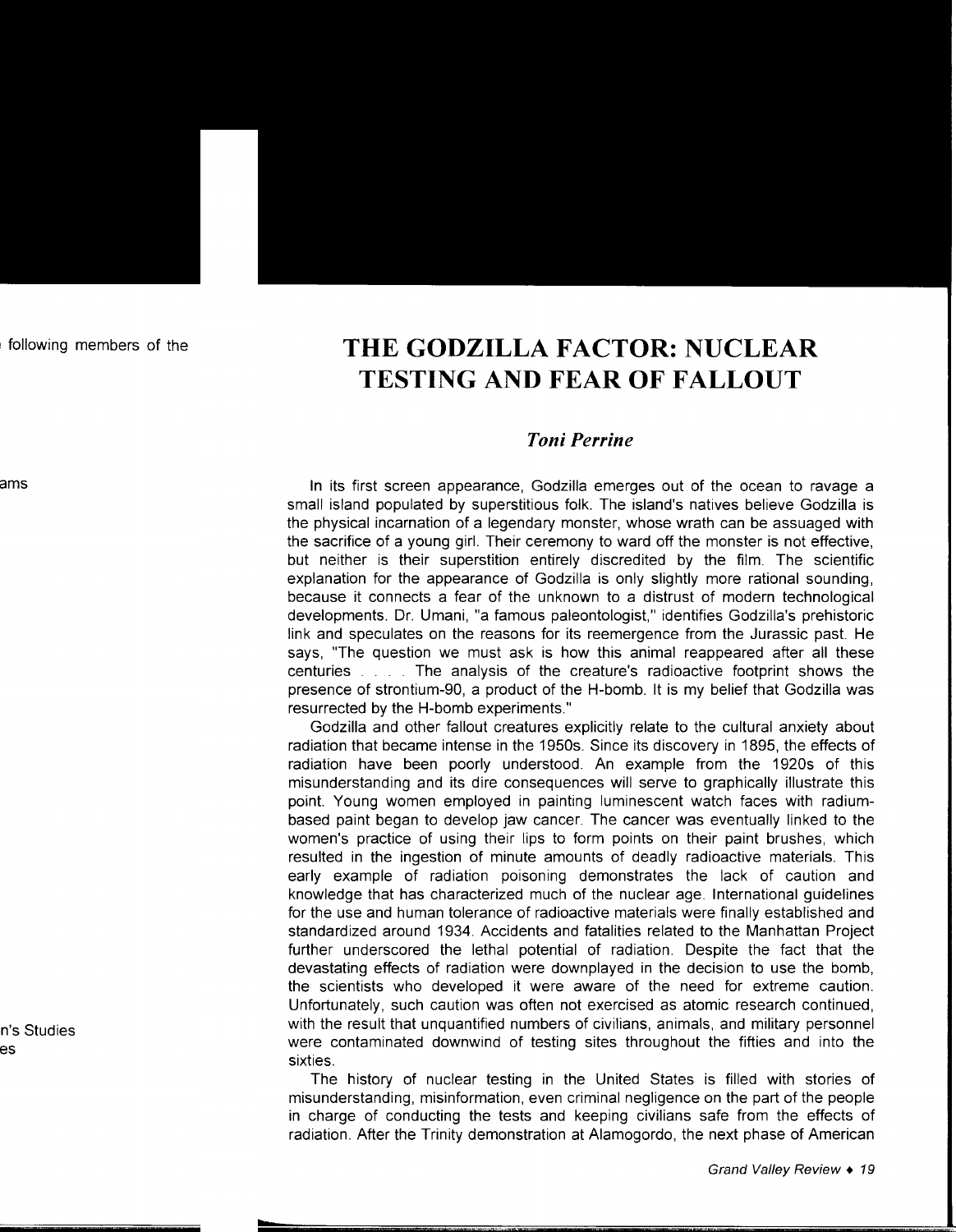testing took place on distant Pacific islands that were too remote for Americans to worry about. It wasn't until the early fifties, when testing returned to the American Southwest, that anxiety about the effects of radiation resurfaced in the American consciousness. Between 1951 and 1963, approximately one hundred above-ground tests were carried out in the Nevada desert, with radioactive fallout routinely drifting over bordering states. Public awareness of the dangers of fallout spurred protest, panic and pandemonium at the movies. After 1963, nuclear testing moved underground and lost its cultural immediacy as the fear of fallout dissipated.

#### I. **Nuclear Testing**

The first peacetime test of the atomic bomb, named Operation Crossroads, took place on July 1, 1946 at Bikini Atoll, a group of tiny coral islands (thirty-six islands with a total area of 2.3 square miles), located roughly midway between Hawaii and Australia. At the time, Bikini was a U.S. protectorate and is now part of the sovereign state of the Marshall Islands. The 167 Bikinians were persuaded to give up their home as an atomic test site temporarily, in return for U.S. guardianship and the promise that they could return when testing was complete. The Bikinians are still in exile. Originally relocated to Rongerik, most now live on a solitary Pacific island called Kili. Twelve years of nuclear testing at Bikini Atoll during the 1940s and 1950s left the islands so contaminated that residents were not allowed to return. Only recently has the U.S. Department of Energy made a concerted effort to make the atoll safe for rehabitation.

A total of twenty-three atomic tests were conducted at Bikini over the course of the next decade. At Enewetak (formerly Eniwetok) Atoll, two hundred miles west of Bikini, forty-three more nuclear tests were carried out over ten years and its residents also relocated. The first test at Bikini featured a bomb carrying the picture of sex symbol Rita Hayworth, the "blond bombshell." Meanwhile, on the French Riviera, a skimpy new bathing suit became the atoll's most famous namesake. Webster's dictionary defined bikini as a word derived "from the comparison of the effects wrought by a scantily clad woman to the effects of an atomic bomb." "Approximately 42,000 personnel, 240 ships (target and support), and 160 aircraft participated in Operation Crossroads. About 200 goats, 200 pigs, and 5,000 rats were also distributed throughout the target fleet so that the effects of each of the two nuclear bombs could be studied."<sup>1</sup> Somewhat anticlimactic after speculation that the bomb might "atomize" the ocean, the first test, Able, left the American public concerned primarily with the fate of the animals used to measure the effects of radiation. $2$  The second test, Baker, in which the bomb was detonated underwater, was more impressive visually and more dangerous, because it spread a greater amount of fallout over the surrounding area. In fact, the level of lingering radiation was so great that a planned third test, Charlie, was cancelled.

The most momentous of the tests carried out at Bikini was a fifteen megaton hydrogen bomb code-named Bravo that was detonated on March 1, 1954. "With 750 times more explosives than the bomb that fell on Hiroshima, Bravo vaporized a large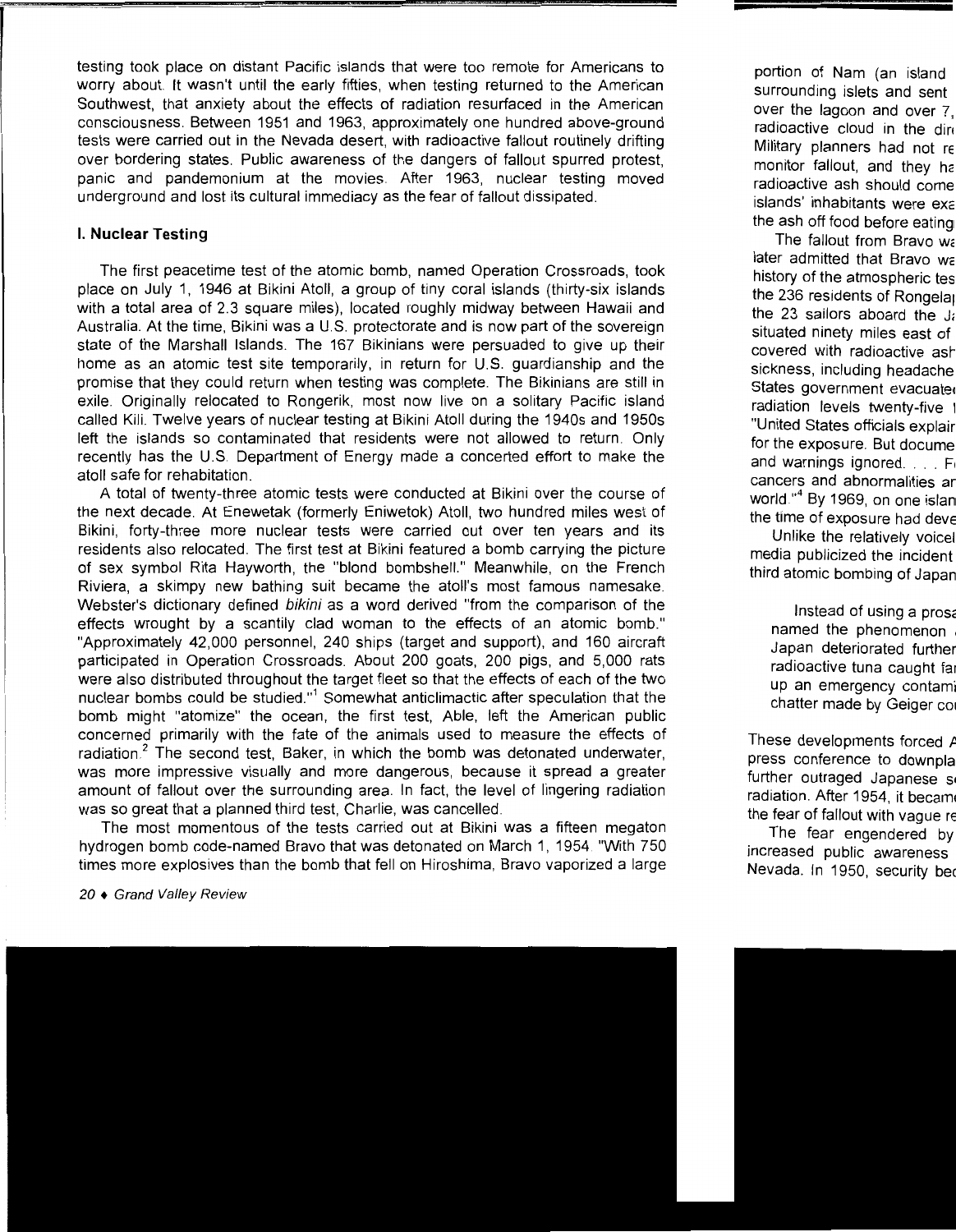portion of Nam (an island in the northwest corner of the Bikini Atoll) and two surrounding islets and sent a plume of highly radioactive debris floating eastward over the lagoon and over 7,000 square miles of open water."<sup>3</sup> The wind blew the radioactive cloud in the direction of two inhabited islands, Rongelap and Utirik. Military planners had not relocated the inhabitants, nor had they done much to monitor fallout, and they had not warned the islanders about what to do if the radioactive ash should come down on their islands. The effects of radiation on the islands' inhabitants were exacerbated because they did not know enough to wash the ash off food before eating it.

The fallout from Bravo was both radioactive and political. The U.S. government later admitted that Bravo was the worst single incident of fallout exposure in the history of the atmospheric testing program. Primary among the victims of Bravo were the 236 residents of Rongelap, a small island seventy miles to the east of Bikini, and the 23 sailors aboard the Japanese fishing boat, Fukuryu Maru (Lucky Dragon), situated ninety miles east of the blast. Both Rongelap and the Lucky Dragon were covered with radioactive ash that soon led to widespread symptoms of radiation sickness, including headache, fatigue, nausea, diarrhea and loss of hair. The United States government evacuated the residents of Rongelap to safety after measuring radiation levels twenty-five times higher than the acceptable lifetime exposure. "United States officials explained at the time that an unexpected wind shift accounted for the exposure. But documents later revealed that the wind shift had been foreseen and warnings ignored .... Four decades after Bravo, the incidence rate of thyroid cancers and abnormalities among the Marshallese population is the highest in the world."4 By 1969, on one island, 84% of the children who were under ten years old at the time of exposure had developed thyroid nodules.<sup>5</sup>

Unlike the relatively voiceless inhabitants of the Marshall Islands, the Japanese media publicized the incident and considered the Lucky Dragon exposure to be the third atomic bombing of Japan.

Instead of using a prosaic word like fallout, the Japanese press evocatively named the phenomenon ashes of death. Relations between the U.S. and Japan deteriorated further when Japanese fishing boats began bringing in radioactive tuna caught far from the test site. The Japanese government set up an emergency contamination standard for the crying fish, named for the chatter made by Geiger counters responding to the hot fish.<sup>6</sup>

These developments forced Atomic Energy Commissioner Lewis Strauss to hold a press conference to downplay the effects of the Bravo test, but his explanations further outraged Japanese scientists, who were very familiar with the effects of radiation. After 1954, it became increasingly difficult for government agencies to quell the fear of fallout with vague reassurances that there was no danger.

The fear engendered by the Bravo test was reinforced for Americans by increased public awareness of the dangers of the nuclear tests carried out in Nevada. In 1950, security became of greater concern as the Cold War heated up,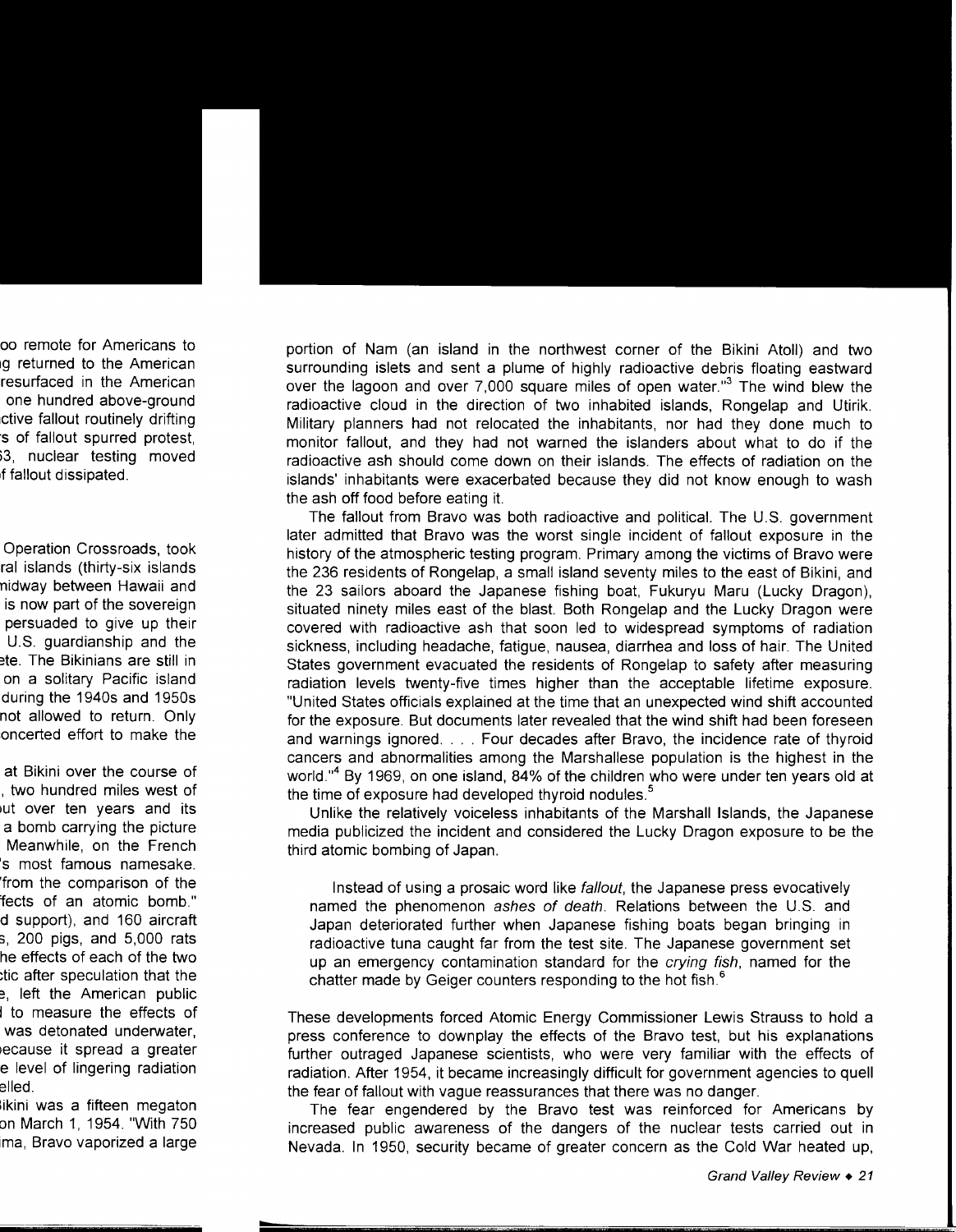and so the government decided to augment the Pacific testing program with a domestic site. After considering test sites in Utah, Nevada, New Mexico and North Carolina, the government selected the Las Vegas-Tonopah Bombing and Gunnery Range, located sixty-five miles northwest of Las Vegas on a tract of desert land somewhat larger than the state of Rhode Island.

The Nevada Test Site program was initially shrouded in secrecy, as were most aspects of the American nuclear program. Local people soon discovered the nature of the research being carried out metaphorically in their backyards, when mushroom clouds were periodically visible on the early morning horizon. The residents of Las Vegas were at first enthusiastic about the testing program, convinced by the Atomic Energy Commission's public relations campaign that there was no danger from fallout. They jumped on the atomic bandwagon with "atomic" fashions, cocktails, games and the like. The national press was enlisted to broaden this support. "The commentary that emerged played up the spectacular side of the tests and ignored potential dangers. On April 22, 1952, a live television audience watched a bomb dropped from an airplane explode in midair."<sup>7</sup> Journalists were awestruck and enthusiastic in their descriptions of nuclear explosions. Newspapers published schedules of upcoming tests and directed the public to prime viewing spots. Whether in person or on television, millions of Americans witnessed atomic detonations during the decade.

A large percentage of the people most closely situated to the test sites were military personnel. At a time when tactical nuclear weapons were first contemplated, military planners wanted to see how troops would fare in close range of ground zero. "Soon after the domestic testing program began, the Army insisted that soldiers be included, both to train them to deal comfortably with nuclear weapons and to monitor their responses."<sup>8</sup> At one point, soldiers were positioned barely a mile from the point of detonation. Protective clothing was usually not provided, and radiation levels were rarely monitored closely. Over the course of the next decade, approximately a quarter of a million servicemen participated in atmospheric testing exercises.<sup>9</sup>

Assuring the American public there was no cause for concern because the downwind area was "virtually uninhabited," the AEC made no effort to "inform or evacuate them [the virtual uninhabitants!], even though the fact that most of them were dependent on food they raised themselves made them particularly vulnerable to fallout."<sup>10</sup> AEC monitoring of radiation exposure in the sparsely populated downwind areas was random, and the results were kept secret. Despite AEC assurances, the public began to suspect that military personnel, as well as area residents and animals, were being exposed to dangerous levels of radiation as atmospheric testing continued. The infamous "Dirty Harry" test shot of May, 1953, covered the town of St. George, Utah, and other small towns in Nevada, Utah and Arizona, with radioactive fallout that was connected to illness in people and the death of whole flocks of grazing sheep. The claims of sheepherders, who demanded compensation, were denied by the government, which contended that the level of radiation exposure could not account for the death of the animals.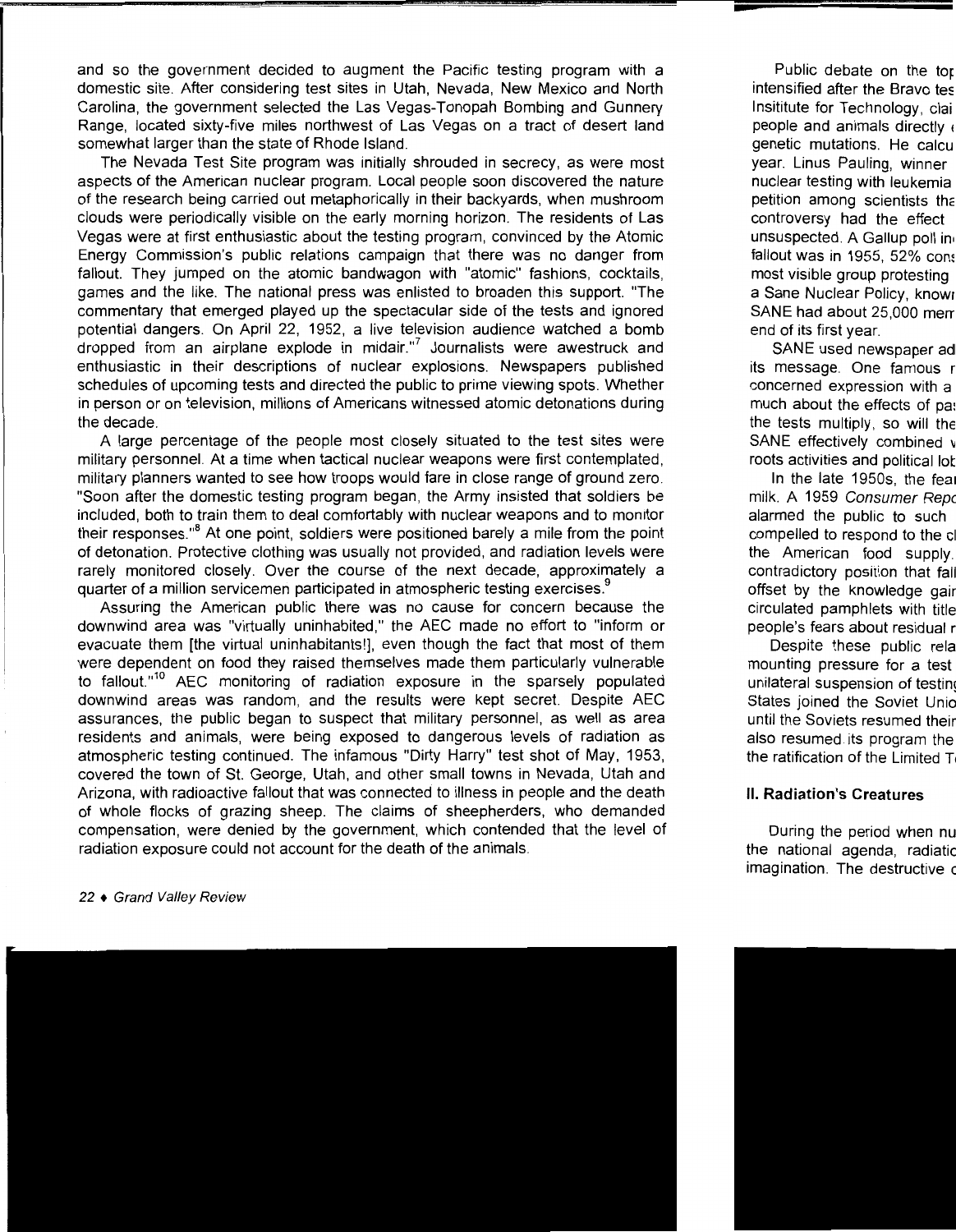Public debate on the topics of fallout and the hazards of low level radiation intensified after the Bravo test in 1954. A.H. Sturtevant, a geneticist at the California lnsititute for Technology, claimed that fallout from domestic testing not only harmed people and animals directly exposed but also affected their offspring in the form of genetic mutations. He calculated that fallout was producing 1 ,800 mutations per year. Linus Pauling, winner of a Nobel Prize in chemistry, linked the fallout from nuclear testing with leukemia and serious birth defects. In 1957, Pauling organized a petition among scientists that called for an end to nuclear testing. The scientific controversy had the effect of alerting the general public to dangers previously unsuspected. A Gallup poll indicated that while only 17% of people polled knew what fallout was in 1955, 52% considered it a real danger by 1957.<sup>11</sup> That same year, the most visible group protesting nuclear testing was formed, the National Committee for a Sane Nuclear Policy, known as SANE. Constituting a small but vocal groundswell, SANE had about 25,000 members who actively worked to end nuclear testing by the end of its first year.

SANE used newspaper ads, television commercials and even cartoons to convey its message. One famous magazine ad showed pediatrician Benjamin Spock's concerned expression with a caption that read, "Dr. Spack is worried .... Not so much about the effects of past tests but at the prospect of endless future ones. As the tests multiply, so will the damage to children-here and around the world." $12$ SANE effectively combined widespread concern about nuclear testing with grass roots activities and political lobbying to affect public policy.

In the late 1950s, the fear of fallout focused on levels of strontium-90 found in milk. A 1959 Consumer Reports article on increased levels of strontium-90 in milk alarmed the public to such an extent that the Atomic Energy Commission was compelled to respond to the charges that radioactive byproducts were contaminating the American food supply. The AEC continued to maintain its somewhat contradictory position that fallout was harmless and that any possible danger was offset by the knowledge gained from the tests. Government authorities regularly circulated pamphlets with titles like "Facts about Fallout," which attempted to calm people's fears about residual radiation.

Despite these public relations efforts, fear of fallout did not go away, and mounting pressure for a test ban intensified when the Soviet Union announced a unilateral suspension of testing in March, 1958. Finally, in the fall of 1958, the United States joined the Soviet Union in a voluntary moratorium on testing, which lasted until the Soviets resumed their program in September, 1961. When the United States also resumed its program the following year, further public protest eventually led to the ratification of the Limited Test Ban Treaty in 1963.

#### **II. Radiation's Creatures**

During the period when nuclear testing and the danger of fallout became part of the national agenda, radiation-engendered creatures also captured the public's imagination. The destructive creatures that result from radiation mutations are one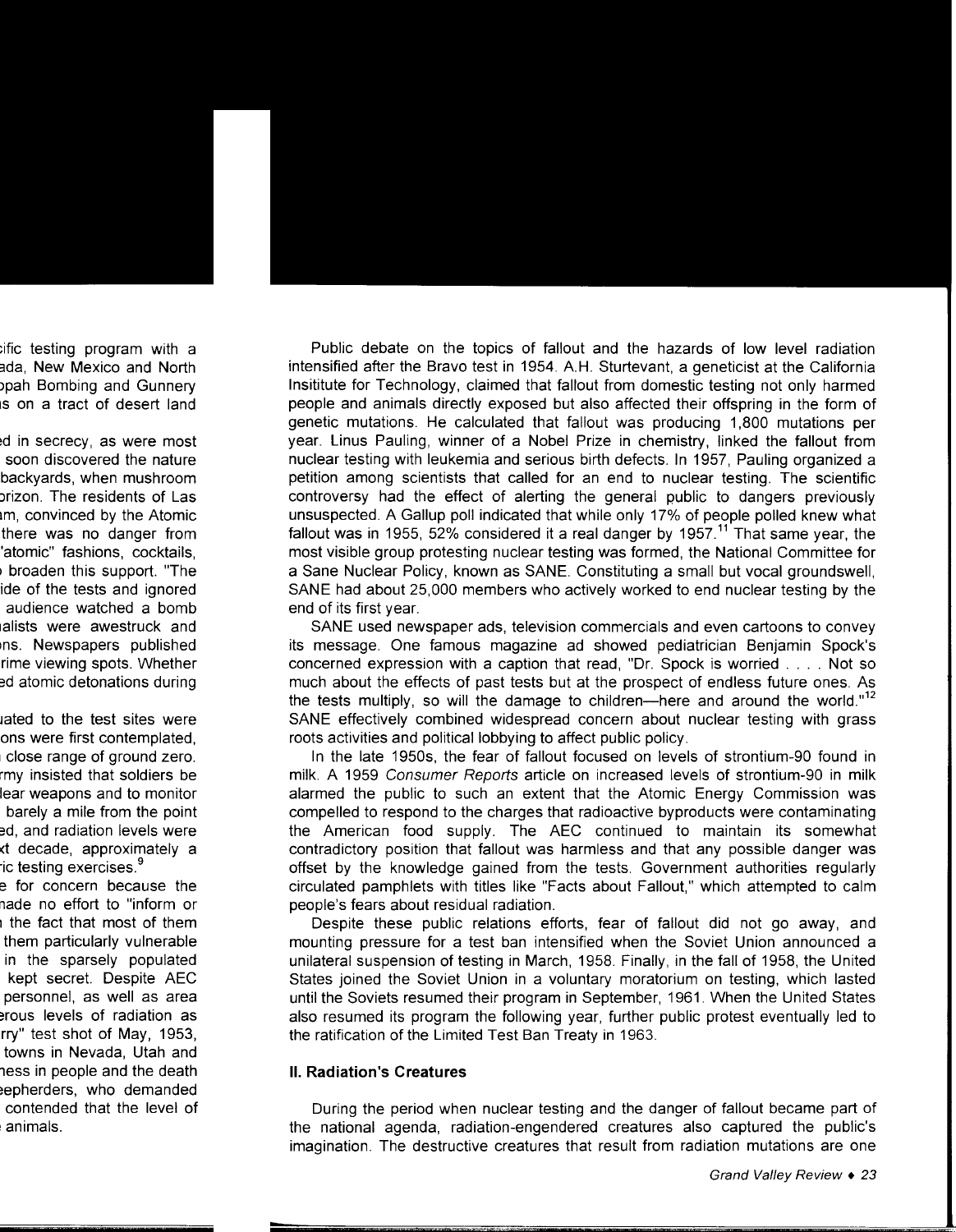manifestation of collective guilt or fear related to the actual and potential use of nuclear weapons. The transformation of a variety of insects and reptiles into citythreatening creatures connects to an underlying preoccupation with the mystery and danger of nuclear power. The consistent element in all of the scenarios that became increasingly popular in the 1950s is the transformation of natural matter into an unimaginable destructive force. According to Susan Sontag, the monsters of this group of films are a metaphor for deep-seated fear of nuclear testing and warfare and represent

the trauma suffered by everyone in the middle of the 20th century when it became clear that from now on to the end of human history, every person would spend his individual life not only under the threat of individual death, which is certain, but of something almost insupportable psychologicallycollective incineration and extinction which could come at any time, virtually without warning.<sup>13</sup>

Other readings of radiation-engendered creatures refute their significance as manifestations of nuclear anxiety. According to Richard Hodgens,

There is no need for indirect discussion or for a plot with a "symbol" as its mainspring. A twelve-ton, woman-eating cockroach does not say anything about the bomb simply because it, too, is radioactive, or crawls out of a test site, and the filmmakers have simply attempted to make their monster more frightening by associating it with something serious.<sup>14</sup>

Radiation is a terrifying concept and one poorly understood by most people precisely because it has been used as a substitute for, and somehow connects to, mystical processes and magical powers. The fact that radiation is an invisible force known to have devastating physical effects on organic matter adds to this confusion and fear. In the face of such confusion, it's easy to understand how the processes of radiation are imagined to generate mutant creatures capable of widescale destruction. A creature like Godzilla may not be necessary to signify nuclear fear; nonetheless, such "symbols" were explicitly connected to nuclear issues and did not exist in film before the 1950s.

Them! (1954) is, in some ways, the prototypical radiation creature film. It preceded a spate of cheaply made and more exploitative films that followed it in the fifties and established some of the conventions that later films would employ. The film is set in the New Mexico desert, not far from Alamogordo, where the first atomic bomb was tested. The desert setting is significant not just for its historical connection to the fear of radioactive fallout, but for its important contribution to the *mise-en*scene of the film. The desert is fathomless, barren and sparsely inhabited. The wind blows incessantly, and frequent sandstorms obscure human vision and make the landscape even more alien, more capable of bringing forth strange and threatening creatures.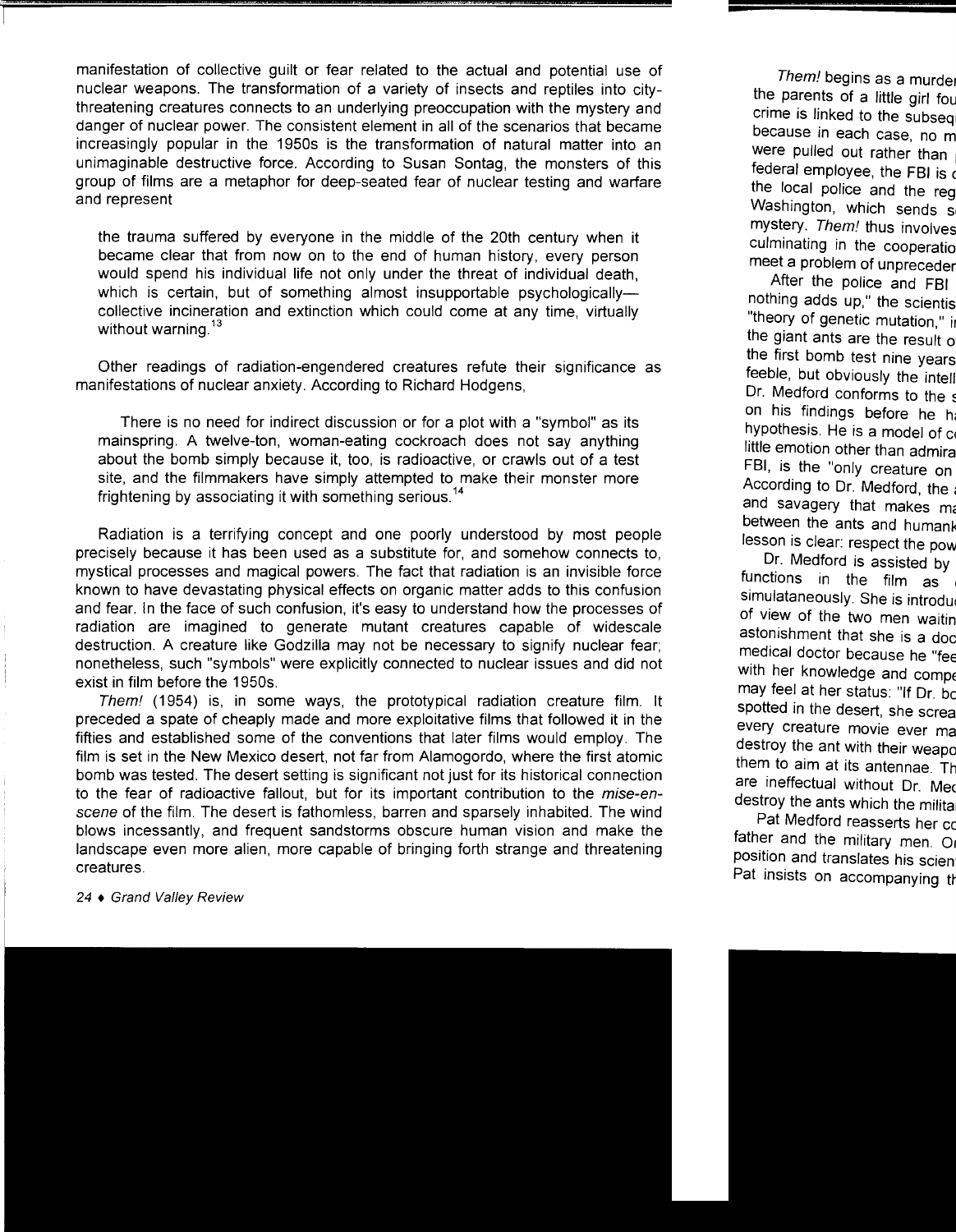Them! begins as a murder mystery, with police investigating the bizarre deaths of the parents of a little girl found wandering through the desert in shock. The initial crime is linked to the subsequent deaths of a local store owner and a police officer because in each case, no money was stolen, sugar was on the scene, and walls were pulled out rather than pushed in. Because one of the people killed was a federal employee, the FBI is called in to assist on the case. The combined forces of the local police and the regional FBI prove ineffectual, so they must appeal to Washington, which sends scientific experts and the military to help solve the mystery. Them! thus involves an orderly progression up the hierarchy of authority, culminating in the cooperation between scientific knowledge and military force to meet a problem of unprecedented magnitude, potentially "the end of the world."

After the police and FBI agents conclude that there is "lots of evidence but nothing adds up," the scientist brought in from Washington, Dr. Medford, offers his "theory of genetic mutation," involving, in this case, ANTS. According to the theory, the giant ants are the result of "a fantastic mutation due to lingering radiation" from the first bomb test nine years previously. Absent-minded, old, short in stature and feeble, but obviously the intellectual superior to the younger men surrounding him, Dr. Medford conforms to the stereotypical movie scientist. He refuses to speculate on his findings before he has gathered enough evidence to fully support his hypothesis. He is a model of cool rationality, as he focuses on the task at hand, with little emotion other than admiration for his subject. The ant, he informs the police and FBI, is the "only creature on earth besides man to wage war on its own kind." According to Dr. Medford, the ants have a capacity for "industry, social organization and savagery that makes man look feeble in comparison." The parallel drawn between the ants and humankind is not coincidental. As a morality tale, the film's lesson is clear: respect the power of nature or face dire consequences.

Dr. Medford is assisted by his daughter Pat, also a trained "formicologist," who functions in the film as competent scientist and helpless love interest simulataneously. She is introduced in a shot that emphasizes her legs, from the point of view of the two men waiting to greet her at the airport. After registering their astonishment that she is a doctor, the FBI agent, Bob Graham, wonders if she's a medical doctor because he "feels a fever" coming on. She soon impresses the men with her knowledge and competence, even as she plays down any inferiority they may feel at her status: "If Dr. bothers you, call me Pat." When the giant ants are first spotted in the desert, she screams and falls down in a shot reproduced in just about every creature movie ever made. The men come to her rescue but manage to destroy the ant with their weapons only with the assistance of Dr. Medford, who tells them to aim at its antennae. Throughout the film, the police and military authorities are ineffectual without Dr. Medford's scientific expertise. He devises the plan to destroy the ants which the military carries out under his direction.

Pat Medford reasserts her competence through her role of mediator between her father and the military men. On several occasions she both defends her father's position and translates his scientific jargon into language the others can understand. Pat insists on accompanying the men into the ant colony, since she is the only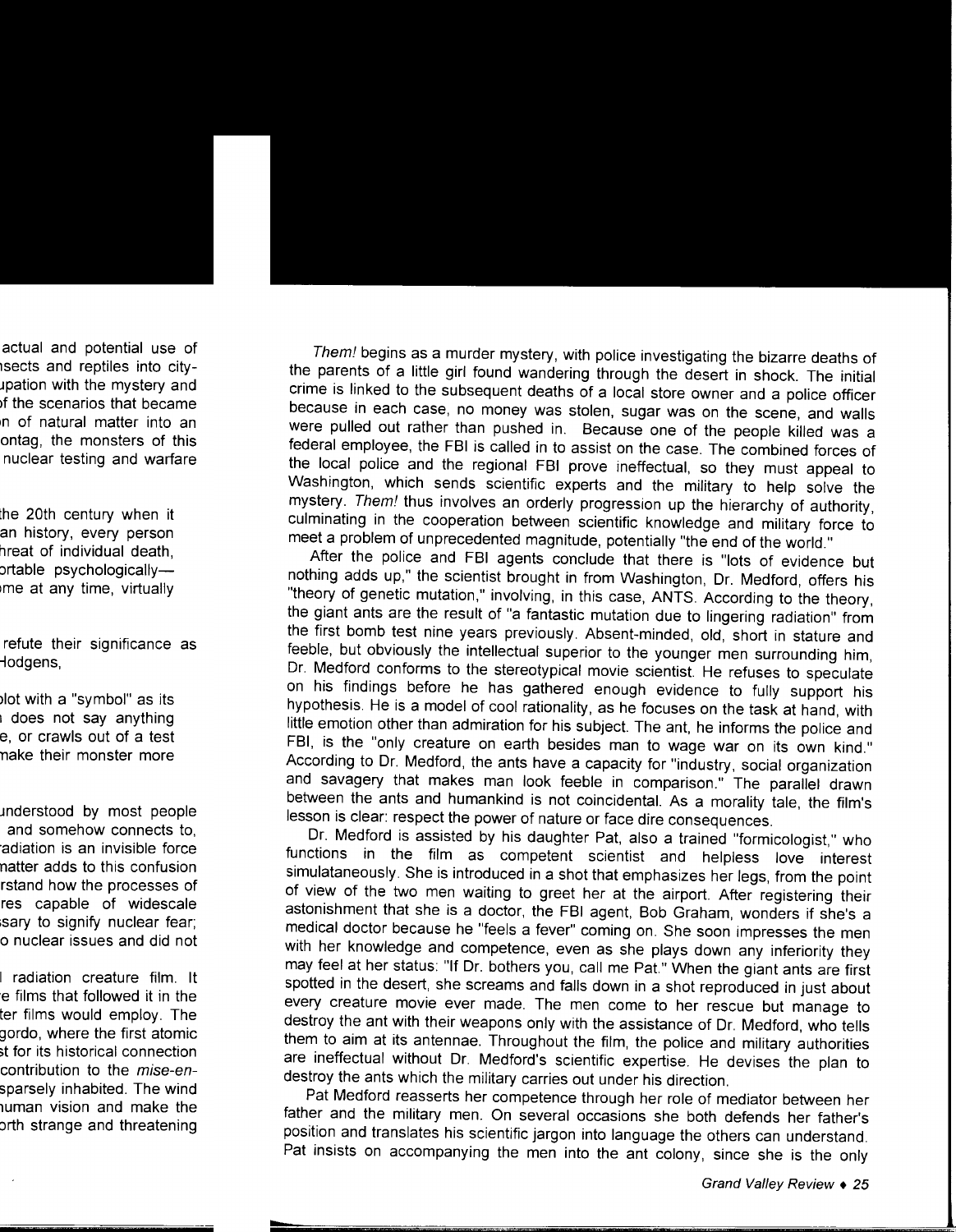trained scientist capable of doing the job, foregrounding her position as her father's proxy when she says, "Father is physically unable to do it. That leaves me." Perhaps because he is romantically interested in her, Bob Graham resists, saying, "One thing's for sure. This is no place for you or any other woman"; but she overcomes his objections and plays a vital role in detecting the absence of two queen ants. By the end of the film, however, Pat's role as active scientist is contained, and her conventionally female role, subordinate to the man she loves, is ascendant.

The Cold War context for the production of Them! is expressed in the film by its preoccupation with national security and the presumed need to avoid public panic. The characters assert again and again the need for secrecy, for "full cooperation with the military authorities," and for withholding information for the general good, even when it means abrogating the rights of the individual, as in the case of the man in Texas who sees the flying queen ant, is considered crazy when he reports it, and then is kept locked up even after the scientists verify his experience so "the story doesn't leak."

Before the assault on the ants in the storm drains of Los Angeles, the "authorities" hold a press conference. A government spokesperson informs the reporters that they are about to learn of "the greatest crisis this city has ever faced." The rhetoric of crisis makes the next statements logical and acceptable to the reporters: "There's no time for questions. Listen carefully so you can report the facts accurately to your newspapers." A live radio and television broadcast informs the citizens of Los Angeles that their city has been placed under martial law "in the interest of public safety." A series of shots shows the worried reactions of people to this news and to the influx of troops disrupting everyday life on the streets. People accept without question that their "safety depends on full cooperation."

These actions reinforce the paternalism that infuses the film. At the most obvious level, Dr. Medford barks orders to his daughter, who instantly responds. In addition, Dr. Medford, the strongest patriarchal figure by virtue of age and knowledge, most consistently maintains the necessity for secrecy in the national interest. "Something incredible has happened in this desert. We can't risk revealing it. We can't risk a nationwide panic." (Of course, many of the more "incredible" aspects of the testing program were kept hidden from public scrutiny.) It's no great distance between this position and the national security state that came to dominate American geopolitical strategy in the postwar years.

Two important scenes where children are threatened also reinforce the paternalistic center of Them! In the first example, the little girl wandering in the desert is rescued by police, who handle her with tender, fatherly care. The girl, dressed in plaid robe and pajamas with neat braids, is an icon of middle American childhood, circa 1950, but her vacant expression conveys the sense of something terribly wrong. She is catatonic but soon feels safe enough to fall asleep, situated between the two officers in their patrol car. At the hospital, where we see primarily female staff members, only Dr. Medford has the necessary knowledge to discover the nature of the girl's shock and set her on the road to recovery.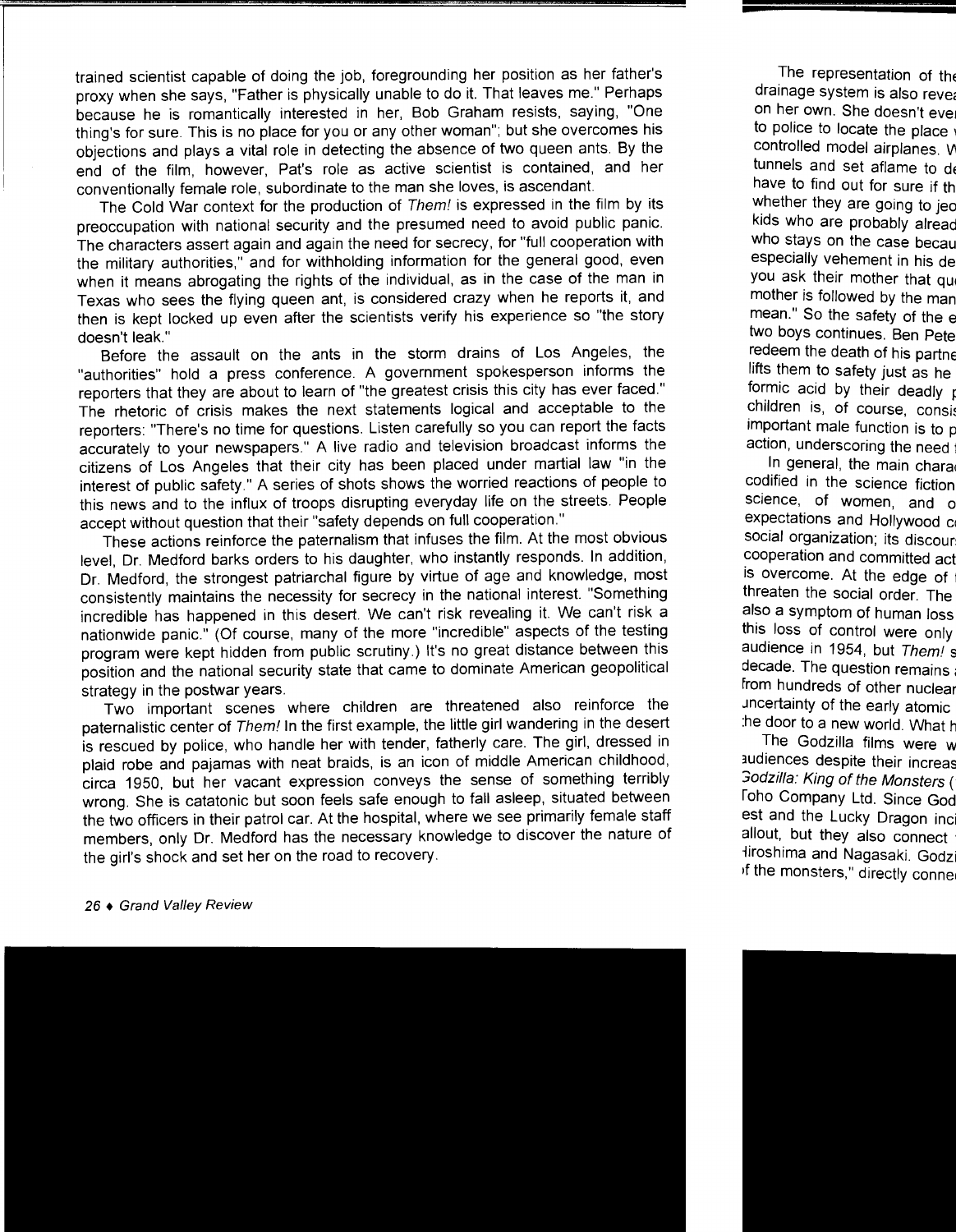The representation of the mother whose children are lost in the Los Angeles drainage system is also revealing. The mother is confused and unable to take action on her own. She doesn't even know where her husband has taken the boys; it is up to police to locate the place where the father and sons frequently went to fly radiocontrolled model airplanes. When a man proposes that gasoline be poured into the tunnels and set aflame to destroy the ants, Bob Graham responds that first they have to find out for sure if the two boys are alive. The man increduously demands whether they are going to jeopardize the lives of all of the people of the city for two kids who are probably already dead. Ben Peterson, the New Mexico police officer who stays on the case because he feels responsible for the death of his partner, is especially vehement in his defense of the mother's interests. His replies, "Why don't you ask their mother that question? She's right over there." A shot of the worried mother is followed by the man acknowledging his insensitivity: "Yeah, I see what you mean." So the safety of the entire city is willingly jeopardized as the search for the two boys continues. Ben Peterson eventually sacrifices his life to save the boys and redeem the death of his partner. He finds them alive in a tunnel near the ant nest and lifts them to safety just as he is attacked by one of the giant ants and injected with formic acid by their deadly pincers. This sentimentality towards the mother and children is, of course, consistent with the larger patriarchal order, in which an important male function is to protect the weaker women and children through heroic action, underscoring the need for the male-dominated hierarchy.

In general, the main characters function in ways which became more and more codified in the science fiction film genre as it evolved in the 1950s. The role of science, of women, and of the "authorities" are consistent with audience expectations and Hollywood conventions. Them! is overtly respectful of the current social organization; its discourse does not actively subvert the status quo. Through cooperation and committed action on the part of the authorities, the immediate threat is overcome. At the edge of the discourse, however, lurk the giant ants who do threaten the social order. The mutation of the ants is an affront to nature, but it is also a symptom of human loss of control over technology. The perceived dangers of this loss of control were only beginning to enter the consciousness of the mass audience in 1954, but Them! struck a chord that resonated throughout most of the decade. The question remains as to what other genetic mutations may have resulted from hundreds of other nuclear bomb tests. Dr. Medford's final lines summarize the uncertainty of the early atomic age, "When man entered the atomic age, he opened the door to a new world. What he will find in that new world, nobody can predict."

The Godzilla films were widely seen in this country and were popular with audiences despite their increasingly formulaic nature. The series was initiated with Godzilla: King of the Monsters (1956) and Rodan (1956), both productions of Japan's Toho Company Ltd. Since Godzilla and related creatures appeared after the Bravo test and the Lucky Dragon incident, they likely represent manifestations of fear of fallout, but they also connect to lingering trauma over the use of the bombs on Hiroshima and Nagasaki. Godzilla evolved over time from the Tokyo-stomping "king of the monsters," directly connected to nuclear fear, to a larger symbol of the danger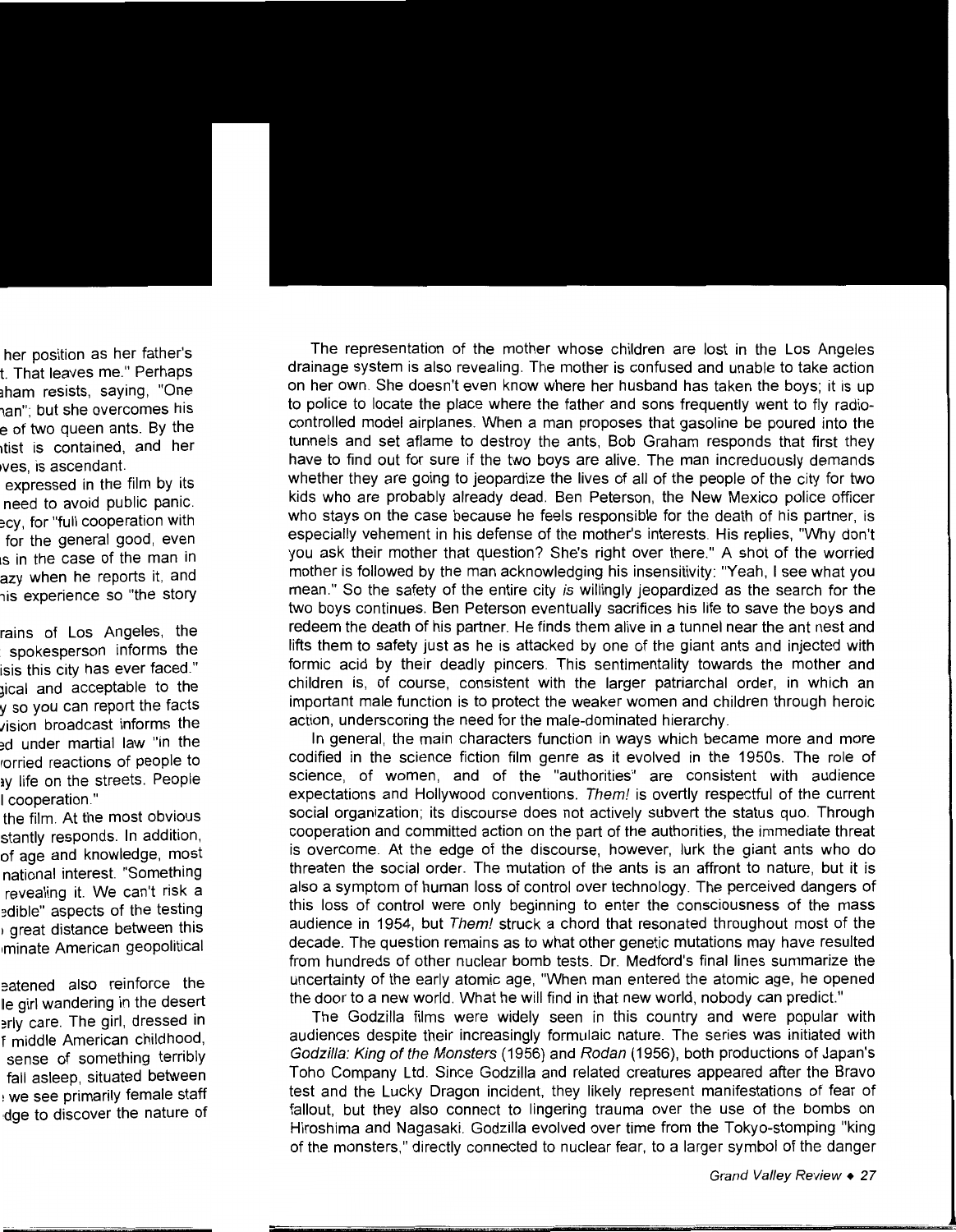of disrupting the forces of nature and the need to protect the environment. In later films, Godzilla even defends humankind from other monstrous threats, like Mothra. The radiation creatures of this cycle of films come from the sea, from volcanoes or cracks produced by earthquakes, and they are associated with elemental natural forces. In the most recent film of the series, Godzilla 1985: The Legend is Reborn, this connection to nature is explicitly stated: "Godzilla is like a tidal wave; it must be approached as a force of nature." Godzilla conveys an environmental message and functions as a warning that "mankind in conflict with nature creates monsters." This message is reiterated at the end of the film, when the narrator states that Godzilla acts as "Nature warning man of just how small he is, how puny in the face of a tornado, earthquake and Godzilla. The strangely innocent and tragic monster has gone back to earth. The things he has taught us remain." The idea that Godzilla is an innocent and tragic figure is obliquely present from the beginning when the paleontologist says that Godzilla should be studied, not destroyed. Godzilla as a misunderstood monster who is searching for something lost and perhaps Irrecoverable connects to earlier horror tales like Frankenstein and to the lost innocence of human society in the nuclear age.

Structurally, most of the original Godzilla movie consists of flashback scenes narrated by an American foreign correspondent, Steve Martin (played by Raymond Burr). The fact that the film is organized around an American perspective is at least partially responsible for its favorable reception in the United States (since the Japanese dialogue is either dubbed into English or translated by English-speaking Japanese characters). Martin bears witness to the devastation of Japan by this terrifying force unleashed by human interference with nature. His own life is threatened by what he repeatedly calls an unstoppable destructive power against which humans have no defense. As a journalist, Martin is given access to important information and even shapes developments when he sends Amiko to persuade Dr. Sarosaura to use his oxygen-destroying device against Godzilla. The power of Americans to influence critical events in Japan is also present in Godzilla 1985 when it is up to the Americans to shoot down the errant Soviet nuclear missile and save Japan from destruction. Of course, both films also suggest that American tampering with nature's elemental matter is responsible for the problems in the first place.

The first shot of Godzilla: King of the Monsters is a panoramic view of a ravaged and burning Tokyo. The extent of the destruction is far more widespread than what we actually see Godzilla perpetrating later in the film. The voice-over reinforces the idea that a disaster of unprecedented magnitude has occurred overnight: "This is Tokyo. Once a city of six million people. What had happened here was caused by a force which up until a few days ago was entirely beyond the scope of man's imagination. Tokyo. A smoldering memorial to the unknown. An unknown which at this very moment still prevails and could at any time lash out with its terrible destruction anywhere else in the world." The parallel between the destruction wrought by Godzilla and fear of the nuclear bomb is clear. Like Godzilla, nuclear devastation is beyond human imagination, a destructive force without precedent in human history, its destructive potential incalculable. Like Godzilla, it could happen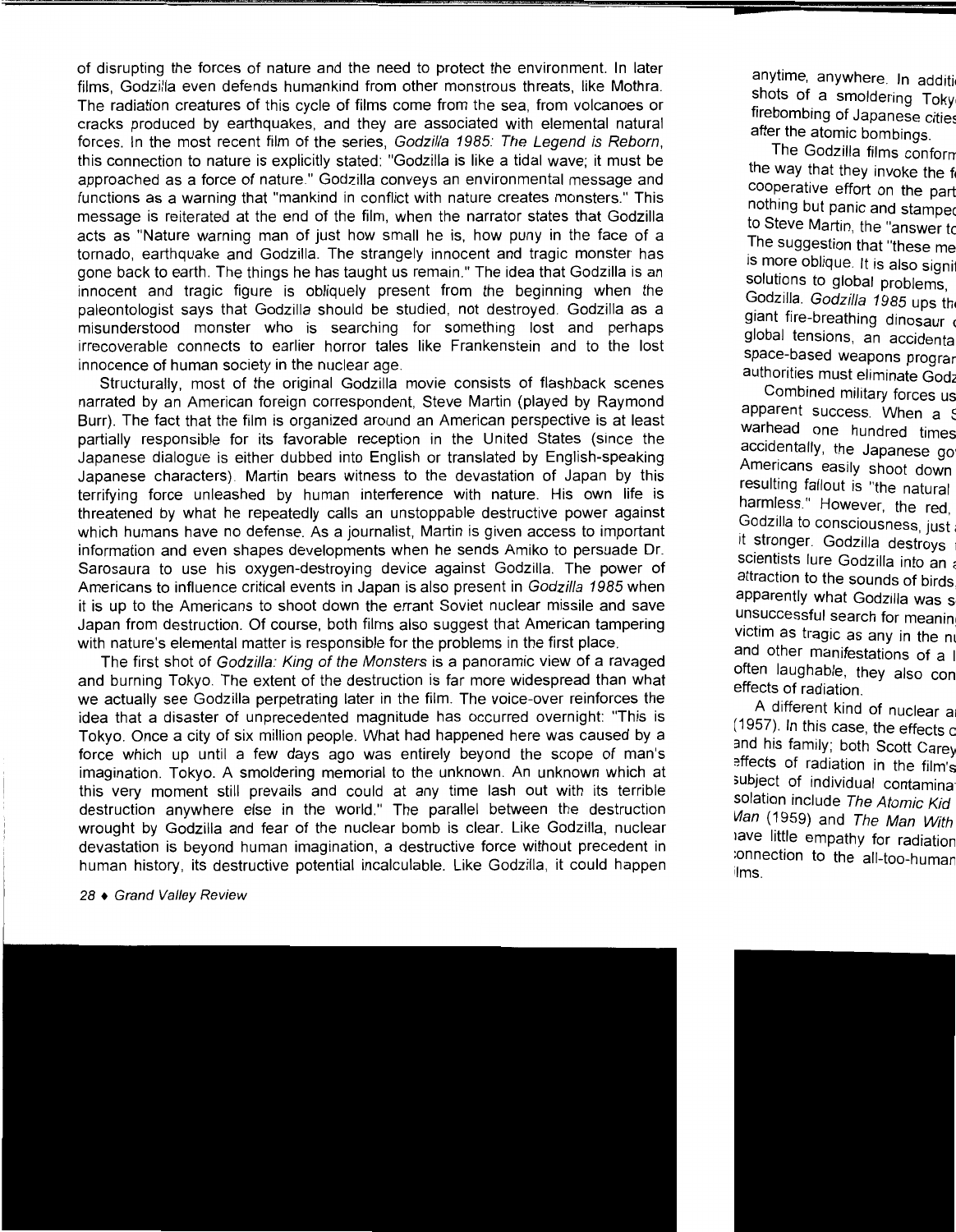anytime, anywhere. In addition, for Japanese audiences, and Americans too, the shots of a smoldering Tokyo connect to the experiences of World War II, the firebombing of Japanese cities as well as the aerial shots of Hiroshima and Nagasaki after the atomic bombings.

The Godzilla films conform to science fiction genre conventions of the 1950s in the way that they invoke the fear of social chaos and then resolve the crisis through cooperative effort on the part of science and the military. Ordinary people can do nothing but panic and stampede in the streets in front of the terrible lizard. According to Steve Martin, the "answer to the disaster would come from these men [scientists]." The suggestion that "these men" may be responsible for the disaster in the first place is more oblique. It is also significant that in a period that still believed in technological solutions to global problems, Dr. Sarosawa's oxygen bomb is used to exterminate Godzilla. Godzilla 1985 ups the ante, and military solutions are largely ineffective. A giant fire-breathing dinosaur crushing Tokyo no longer satisfies. After escalating global tensions, an accidental missile launch with references to Star Wars-type, space-based weapons programs adds suspense to the climax of the film. Now the authorities must eliminate Godzilla as well as avoid a global thermonuclear war.

Combined military forces use a new weapon, the "Super-X," against Godzilla with apparent success. When a Soviet missile, aimed at Tokyo and armed with a warhead one hundred times bigger than the Hiroshima bomb, is launched accidentally, the Japanese government calls on NORDAC to shoot it down. The Americans easily shoot down the Soviet missile, as a general explains that the resulting fallout is "the natural aftermath of a stratospheric nuclear blast-perfectly harmless." However, the red, radioactive cloud that descends to earth restores Godzilla to consciousness, just as its earlier contact with a nuclear power plant made it stronger Godzilla destroys the Super-X and continues rampaging. Eventually, scientists lure Godzilla into an active volcano by exploiting the creature's instinctual attraction to the sounds of birds, its prehistoric ancestors. The kinship with birds was apparently what Godzilla was searching for in its forays into the world of man. The unsuccessful search for meaning in a hostile world emphasized Godzilla's stature as victim as tragic as any in the nuclear age. Although the crude plots, special effects and other manifestations of a low budget film production make the creature films often laughable, they also connected to a pervasive anxiety about the lingering effects of radiation.

A different kind of nuclear anxiety is portrayed in The Incredible Shrinking Man (1957). In this case, the effects of contact with radiation are limited to a single person and his family; both Scott Carey and his family are completely disintegrated by the effects of radiation in the film's surprising resolution. Other films which treat the subject of individual contamination that results in fantastic mutations and social isolation include The Atomic Kid (1954), The Amazing Colossal Man (1957), The 4-0 Man (1959) and *The Man With the X-Ray Eyes* (1963). Even viewers who might have little empathy for radiation creatures, however innocent, cannot ignore their connection to the all-too-human, radiation-engendered monsters of this group of films.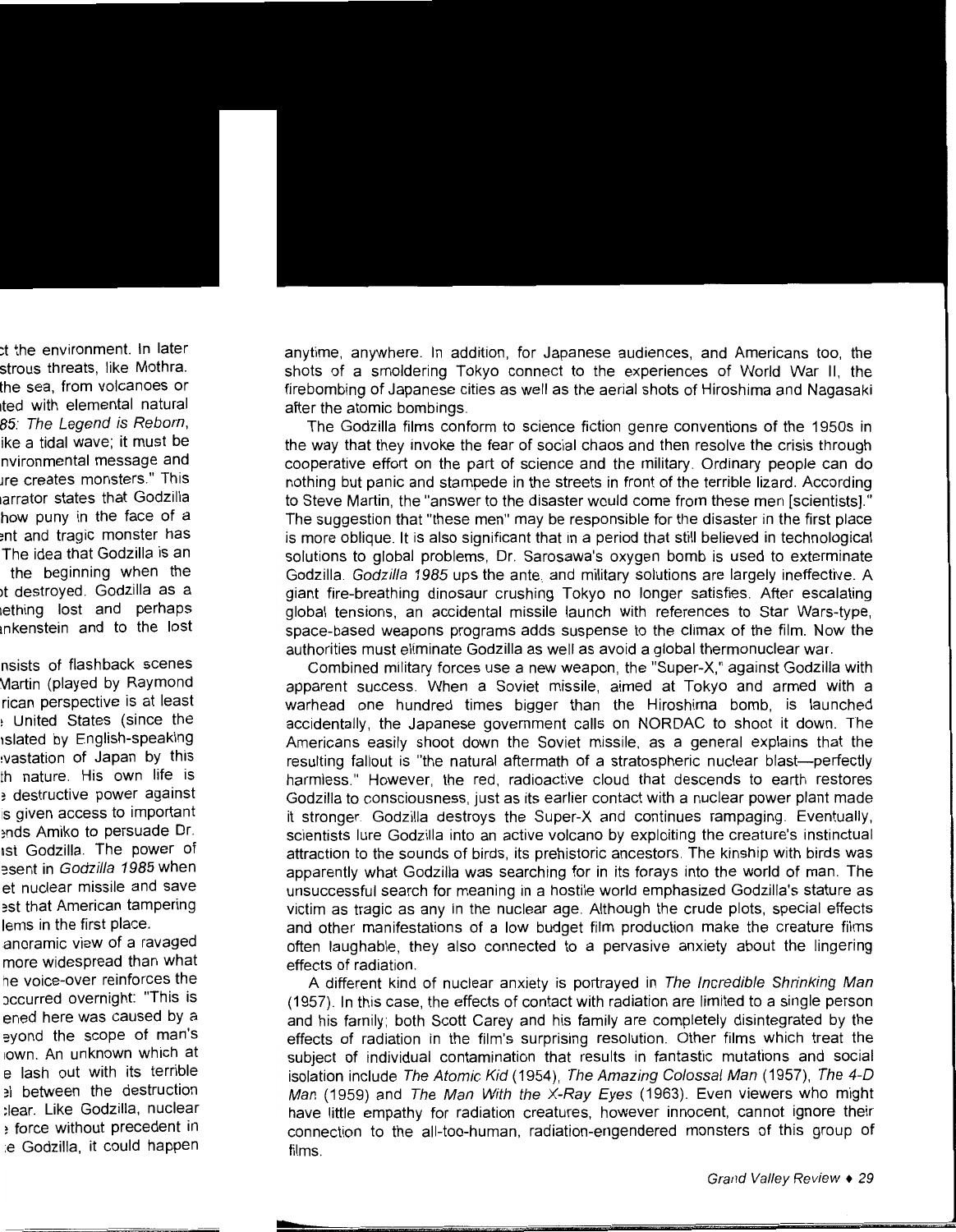The Incredible Shrinking Man begins with the lazy afternoon idyll of a young married couple, Scott and Louise Carey, who are first shown relaxing on a boat on a horizonless body of water. After a good-natured argument about who should fetch Scott's beer, Louise eventually concedes and goes below. While she is gone, a strange cloud envelops the boat and deposits a glitter-like substance on Scott.

The film's plot resumes six months later with a familiar and comfortable domestic scene: Scott dresses for work as Louise prepares his breakfast. The normality of the scene is disrupted when Scott notices that his clothes are too big for him. Louise's insistence that Scott's recent weight loss explains the ill-fitting clothes seems reasonable. Still worried, Scott visits his family doctor for a physical, from which he learns that he has lost ten pounds and two inches. The doctor also attempts to reassure him with rational explanations, which Scott reluctantly accepts. After several more weeks of barely observable shrinking, X-rays prove that Scott is, in fact, getting smaller. He is sent to the California Research Institute, where he undergoes a series of intensive tests. After three weeks, a "paper chromatogaphy" test reveals what the doctors call an "anti-cancer," which is producing the rearrangement of Scott's molecular structure. They determine that his condition is the result of exposure to radioactivity combined with exposure to pesticides.

The film's main enigma is now set up, and, typically, the remainder of the film should work to resolve the problem. In this case, however, the problem of the incredible shrinking man is not resolved; instead, throughout the film, Scott continues to shrink until his body completely disappears. In this film, contact with radiation has produced profoundly disturbing results that cannot be reversed by technology: the doctors are unable to arrest, let alone cure, Scott's mysterious ailment. As Scott's body shrinks, so does his sense of manhood and humanity. A voice-over narration informs the audience that Scott feels puny and absurd and is filled with self-loathing. As he becomes increasingly dependent on his wife, he becomes more resentful, impatient, and tyrannical. When his degeneration is temporarily checked by the doctors, Scott meets a midget woman who is even smaller than he, and for awhile he gets "a grip on life." This period of resignation ends abruptly when Scott learns that he is shrinking again. In the next sequence, Scott resides in a doll house and is now literally his wife's toy. The film thus makes a direct equivalency between Scott's size and his sense of masculinity, and it is the loss of his masculine power that becomes the film's greatest tragedy. After being attacked by the family cat, Scott acknowledges that he must adapt to his new reality in order to survive. Much of this part of the film depicts Scott's efforts to conquer his new environment. When he fashions weapons from nails and pins, the voice-over informs the audience, "With these bits of metal I was a man again."

The final sequence of The Incredible Shrinking Man involves a lengthy meditation on the nature of the universe. Scott begins to wonder about the "infinitesimal man of the future," who will necessarily result from further contact with radioactive matter in the nuclear age. Instead of continuing to berate his fate or mourn the loss of his body, as he has throughout the film, Scott transcends the corporeal world and gains a sense of oneness with nature, which he had never before experienced. He feels he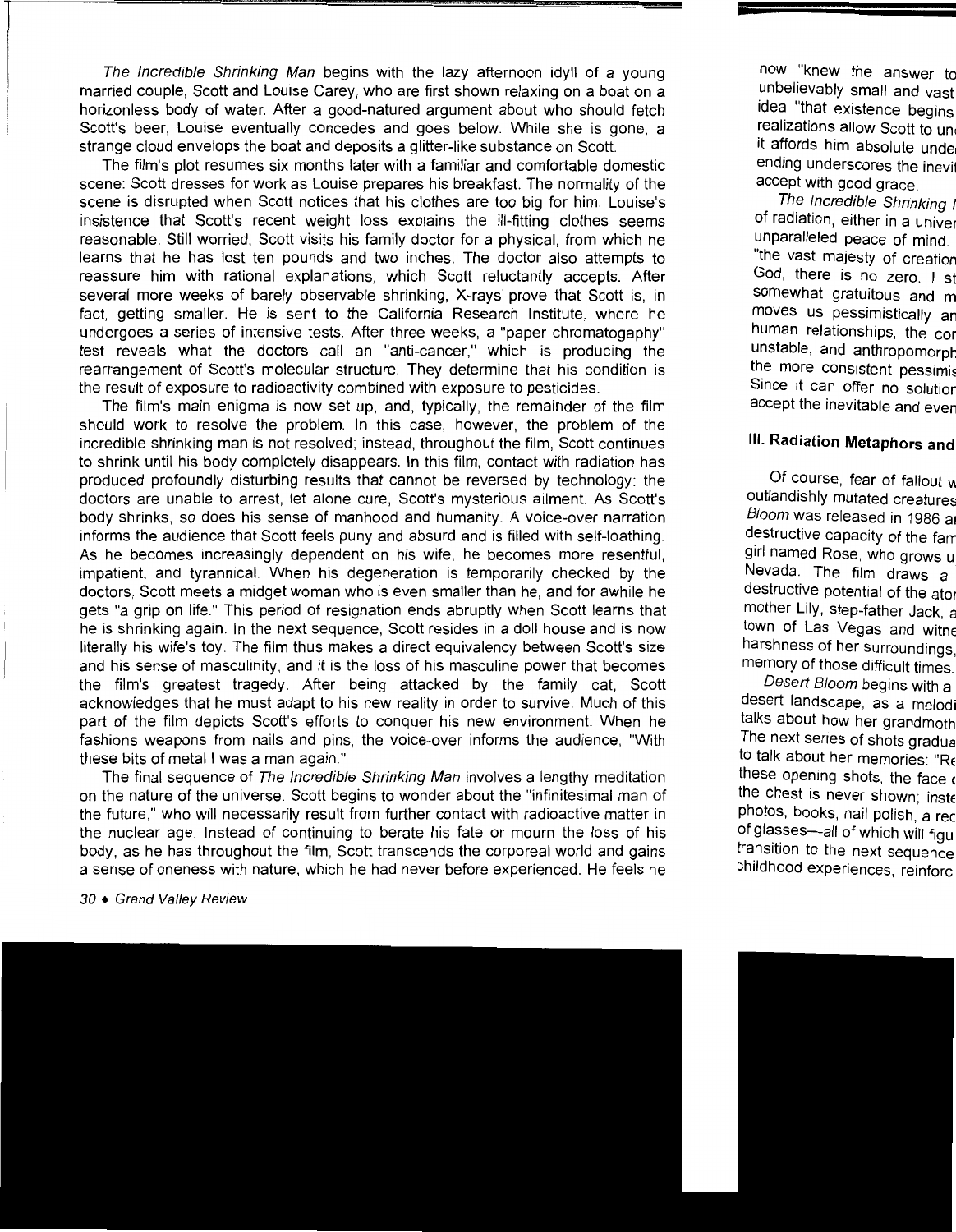now "knew the answer to the riddle of the infinite universe," in which "the unbelievably small and vast meet like the closing of a circle." He realizes that the idea "that existence begins and ends is man's conception, not nature's." These realizations allow Scott to understand that his fate is not tragic but enviable, because it affords him absolute understanding and peace (something akin to nirvana). This ending underscores the inevitability of our nuclear status quo, which we might as well accept with good grace.

The Incredible Shrinking Man is resolved with the idea that accepting the effects of radiation, either in a universal context or as an act of God, will ultimately bring an unparalleled peace of mind. As his "fear melted into acceptance," Scott knew that "the vast majesty of creation had to mean something. I meant something too. To God, there is no zero. I still exist." According to Vivian Sobchak, "Despite its somewhat gratuitous and metaphysically upbeat ending, visually the whole film moves us pessimistically and existentially away from the supposed security of human relationships, the comforts and connotations of home, into a totally vast, unstable, and anthropomorphic universe. $15$  The ending unconvincingly contradicts the more consistent pessimism of the film's inexorable descent into nothingness. Since it can offer no solutions, the film placates the audience by urging them to accept the inevitable and even makes a virtue of nuclear age necessity.

#### **Ill. Radiation Metaphors and the Nuclear Family**

Of course, fear of fallout wasn't restricted to the 1950s and didn't produce only outlandishly mutated creatures and monsters. Although it is set in the 1950s, Desert Bloom was released in 1986 and uses fear of fallout as a metaphor for the potentially destructive capacity of the family. It is the coming-of-age story of a thirteen year old girl named Rose, who grows up in the context of the early nuclear testing program in Nevada. The film draws a strong parallel between the secrecy, power and destructive potential of the atomic bomb and the girl's own nuclear family. Rose, her mother Lily, step-father Jack, and two younger sisters live in the idiosyncratic desert town of Las Vegas and witness the first atomic test there in 1951. Despite the harshness of her surroundings, Rose is able to "bloom" and even learns to value the memory of those difficult times.

Desert Bloom begins with a long moving camera shot over a forbiddingly beautiful desert landscape, as a melodic female voice-over, presumably Rose as an adult, talks about how her grandmother's favorite wildflowers "grew in the hardest places." The next series of shots gradually reveals the contents of a chest, as Rose continues to talk about her memories: "Remembering was my way of making things matter." In these opening shots, the face of the woman who carefully removes the things from the chest is never shown; instead, the camera focuses on the objects themselves: photos, books, nail polish, a red polka dot dress, a set of dog tags, and finally a pair of glasses-all of which will figure prominently in the film. The glasses function as the transition to the next sequence, signalling a flashback from adulthood memories to childhood experiences, reinforced by the voice-over, which recounts that the setting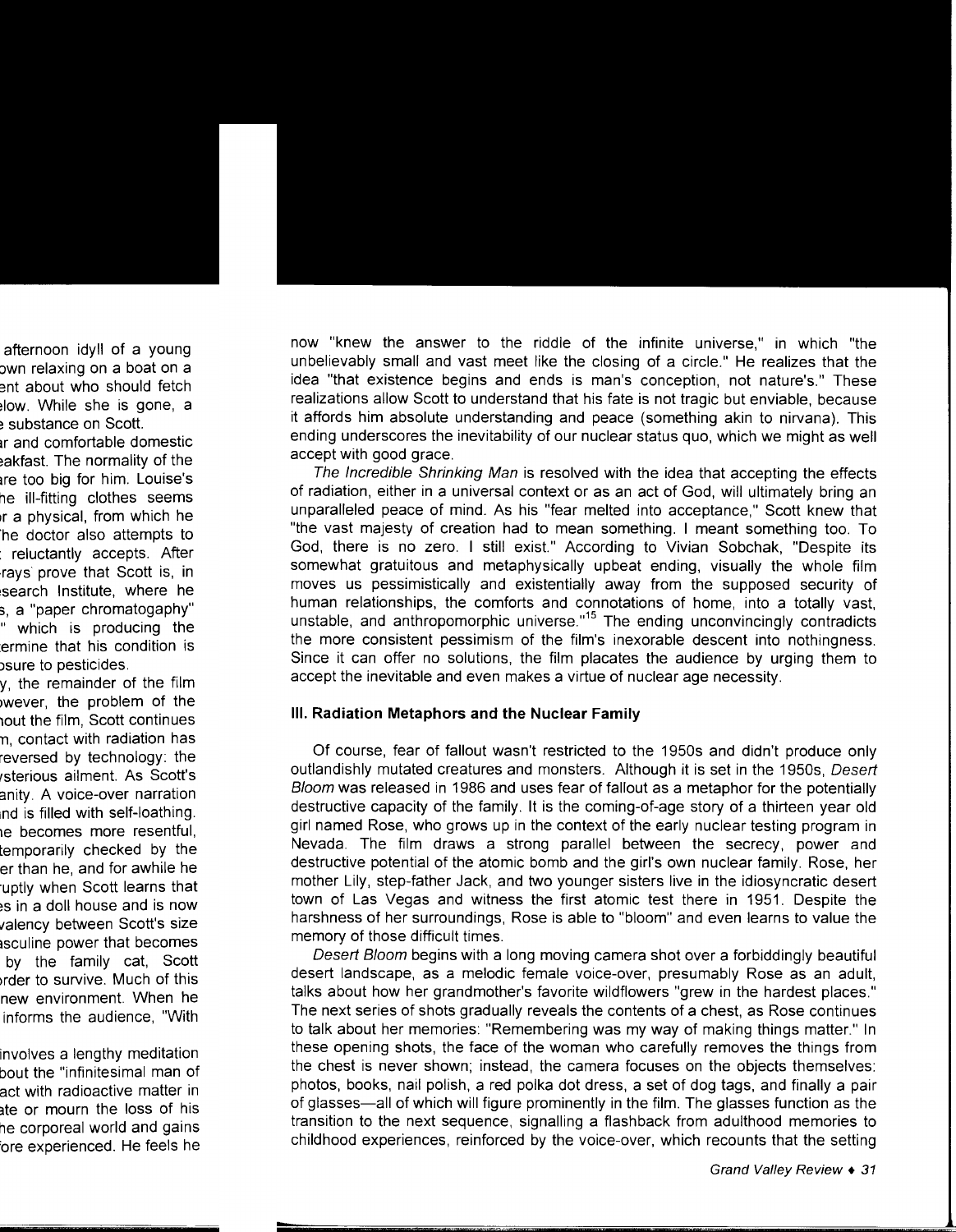is Las Vegas in 1950, during the Korean War. Glare from the glasses creates a flash that prefigures the atomic explosion at the end the film.

From a series of shots of isolated and magnified brown eyes, the audience deduces that Rose is having her vision tested and that she needs glasses, which become an important icon in the film. The glasses signify corrected vision and the possibility of seeing better, or at least differently. According to Rose's voice-over, "the glasses made everything look different, including me." The glasses also mark Rose's entry into adulthood. On one level, they make her look "sophisticated"; they give her "mystery and cheekbones"; they "make her look like Ingrid Bergman." On another level, they signify Rose's slowly maturing way of seeing things in all of their complexity, of abandoning the innocence of childhood, of acknowledging the existence of injustice.

Rose's growing understanding is contrasted with the obscured vision of her mother: "Momma had a way of not seeing things." Lily has presumably forsaken the clear vision of youth in order to manage a difficult life. She opts instead to "look for the silver lining," and much of her dialogue consists of trite aphorisms like "every path has its puddle," "nothing dries faster than a tear," and "after dark clouds comes fair weather." Naturally the song she sings to entertain her guests at a party is "Over the Rainbow." Lily calls her husband "Daddy" and uses all of her fifties-style feminine wiles to cajole him into contentment. Below these good-girl coping mechanisms, however, Lily nurtures an anger that must, inevitably, it seems, explode.

The film foregrounds its setting in the early atomic age. School children learn to "duck and cover," and there are several drills in which they practice this survival technique. They have their blood typed and are issued dog tags for identification purposes in the event of an atomic attack. At several points, the radio reports events in Korea and the opinion of several commentators that the United States should use the atomic bomb there. Excitement builds in Las Vegas as activity steps up at the Bombing and Gunnery Range sixty-five miles northwest of town. Jack changes the name of his gas station to "Jack's Atomic Gas," and the local country club features an atomic fashion show replete with geiger counters ("Some of these girls are too hot to handle!"). The family visits the Hoover Dam, where Jack observes, "Next to the Abomb, it's man's greatest engineering achievement." When Lily gets a job with the Atomic Energy Commission, she says, "It's exciting to be part of the bomb test"; however, she infuriates Jack when she won't tell him what she knows, saying, "I took an oath. My lips are sealed. I don't know anything."

The connection drawn between secrecy and security is another way that Desert Bloom parallels and plays off its historical setting. The atomic testing program must be kept secret in the interest of national security, even though that secrecy may have devastating consequences for the people most closely connected to it. In the same way that the government deceives the public into believing that the testing program poses no threat, the surface life of Rose's family attempts to deny its troubled core. The family hides and denies problems, including Jack's drinking and Lily's gambling, in order to remain intact. Desert Bloom does not follow these connections to their logical conclusions: it never shows how dangerous the fallout from denial and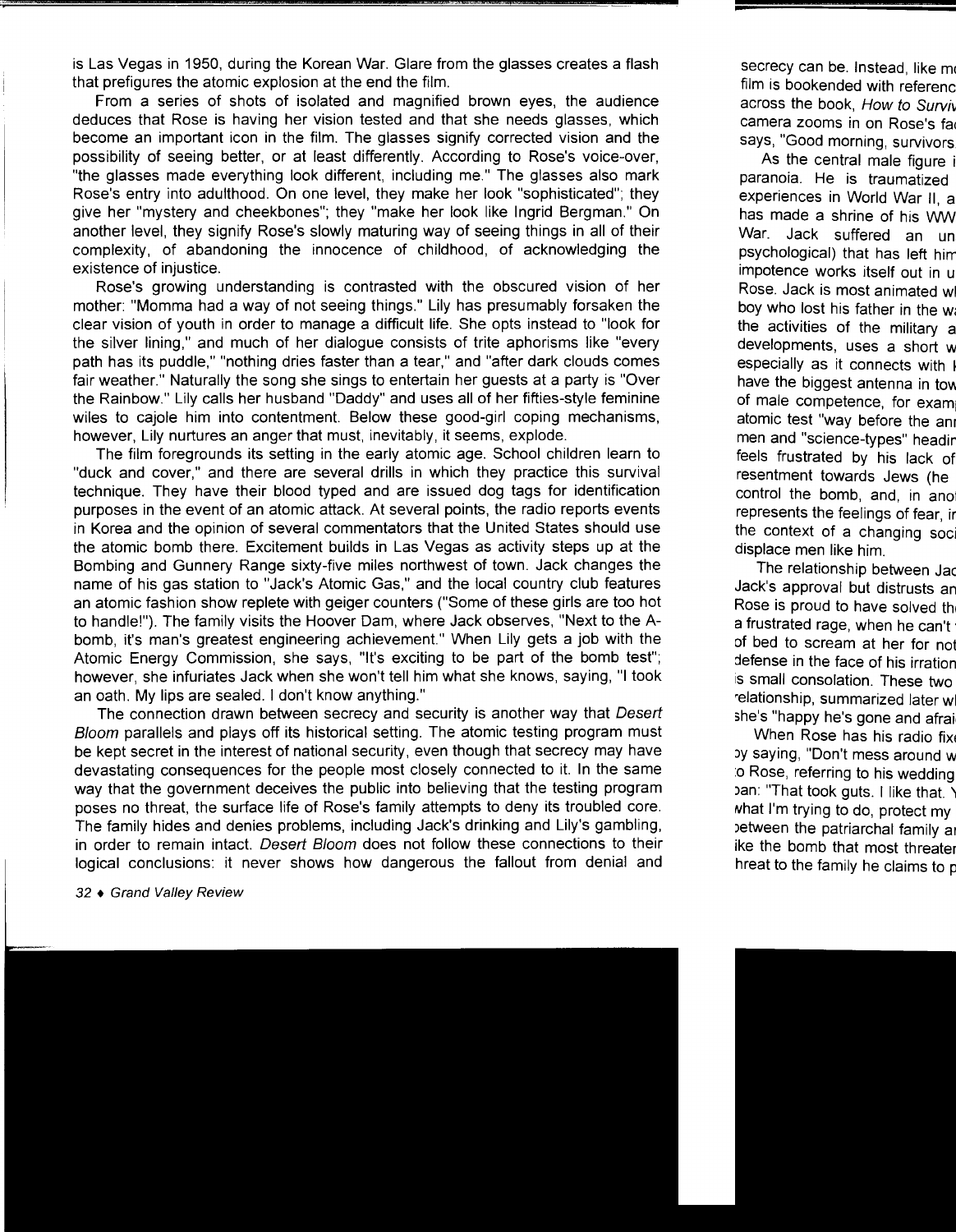secrecy can be. Instead, like most other nuclear films, it is a story about survival. The film is bookended with references to survival: in the first sequence, the camera pans across the book, How to Survive an Atomic Attack, and, during the last shot, as the camera zooms in on Rose's face watching the mushroom cloud, a radio announcer says, "Good morning, survivors."

As the central male figure in the film, Jack is an interesting study in Cold War paranoia. He is traumatized by recurring nightmares that are based on his experiences in World War II, and his alcoholism is related to these flashbacks. He has made a shrine of his WWII momentos but is deeply disturbed by the Korean War. Jack suffered an unspecified injury (apparently both physical and psychological) that has left him impotent, a fact that he cannot admit. Instead, his impotence works itself out in unmotivated attacks on his stepdaughters, especially Rose. Jack is most animated when he talks about his war experiences with Robin, a boy who lost his father in the war. Jack also claims to have inside information about the activities of the military at the Nevada Test Site and, in order to monitor developments, uses a short wave radio with a large antenna, a phallic symbol, especially as it connects with knowledge and power. Star observes, "Jack's gotta have the biggest antenna in town." Lily conspires in helping him maintain his feeling of male competence, for example, by saying that Jack knew about the upcoming atomic test "way before the announcement." Jack constantly questions the military men and "science-types" heading out to the test site about what is going on, and he feels frustrated by his lack of knowledge. He seethes with a barely repressed resentment towards Jews (he names Oppenheimer and Einstein) who he thinks control the bomb, and, in another context, towards "nig, uh Negros." Jack best represents the feelings of fear, impotence and insecurity engendered by the bomb, in the context of a changing social structure where women, Jews and blacks may displace men like him.

The relationship between Jack and Rose is complicated and volatile. Rose seeks Jack's approval but distrusts and increasingly resents him. In their first interaction, Rose is proud to have solved the riddle posed by Jack. Later that night, however, in a frustrated rage, when he can't find his hidden stash of whiskey, Jack pulls Rose out of bed to scream at her for not having finished washing the dishes. Rose has no defense in the face of his irrationality, and Lily's weak, "it'll be all right in the morning" is small consolation. These two incidents set the tone for their continuing love/hate relationship, summarized later when Jack is in the hospital drying out, and Rose says she's "happy he's gone and afraid he won't come back."

When Rose has his radio fixed as a Christmas present, Jack repudiates the gift by saying, "Don't mess around with it again." Later Jack awkwardly tries to apologize to Rose, referring to his wedding night when Rose hit him over the head with a frying pan: "That took guts. I like that. You thought you were protecting your mother. That's what I'm trying to do, protect my family." Rose's reply underscores the parallel drawn between the patriarchal family and the bomb: "Protect us from who?" Paradoxically, like the bomb that most threatens those it is designed to protect, Jack is the main threat to the family he claims to protect. From Rose's perspective, Jack himself is the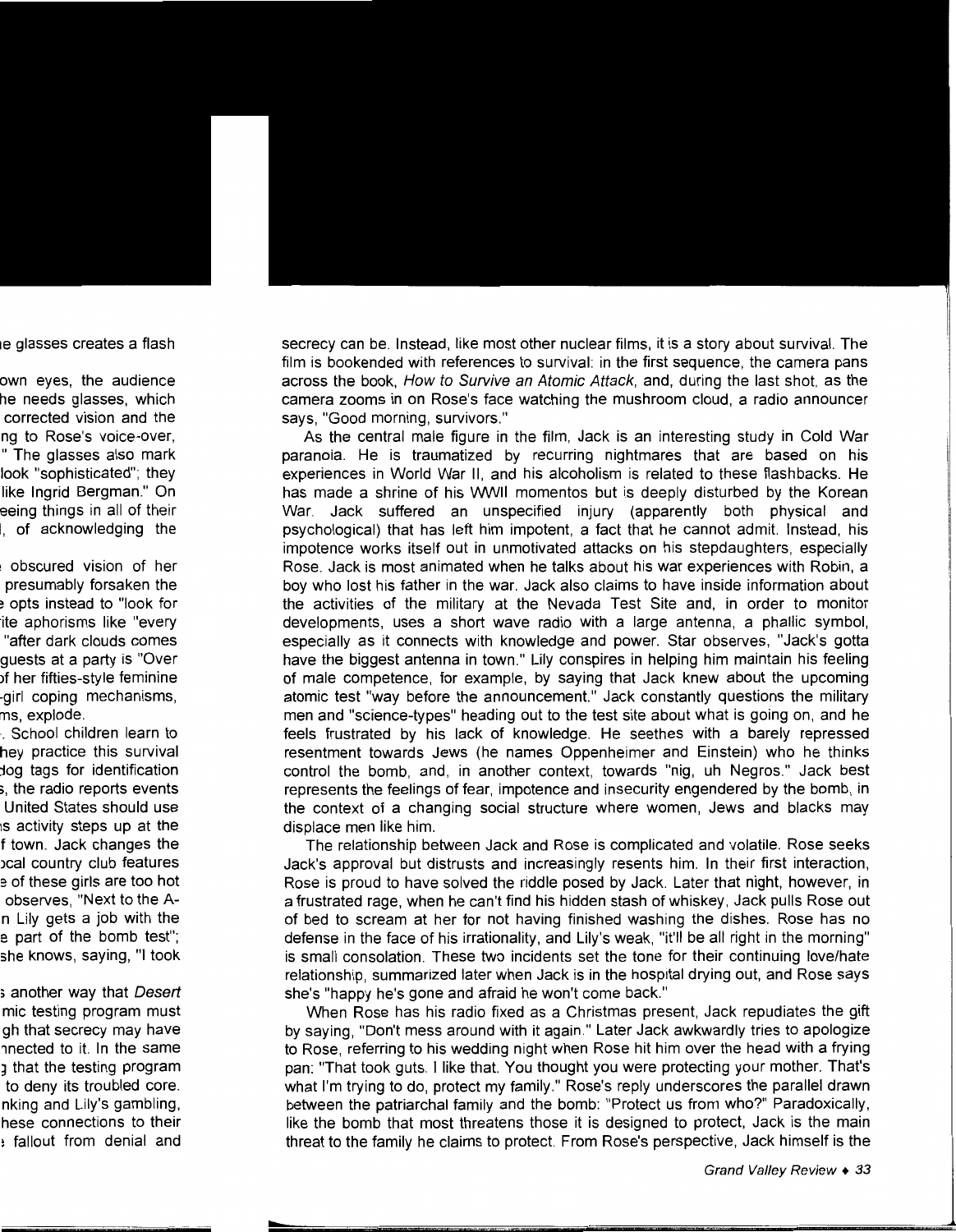source of danger. He admits this fact himself later when he says that he, not Rose, should leave the family.

In the film, Jack is contrasted to Mr. Mosel, the good father. Mr. Mosel protects his family from the bomb by sending them to Los Angeles when the test is imminent, unlike Jack, who takes paramilitary precautions, as if fallout were a tangible enemy. Whereas Jack constantly undermines Rose emotionally, Mr. Mosel gives her nothing but positive reinforcement, most obviously during the spelling bee, when he makes a ten dollar bet that she will win. Mr. Mosel expresses his concern for her on several occasions and boosts her ego by telling her how smart she is. After he notices her black eye, he warns Jack, "If I see another bruise on Rose, I'm coming after you. I don't care how many guns you have."

Another important character in Desert Bloom is Lily's sister and Rose's favorite aunt, Star, who has come to stay with the family for the time necessary to get a quickie Las Vegas divorce (forty-two days) and hopefully snag a wealthy prospective husband: "the courthouse divorce line is a great place to meet men." Whereas Lily attempts to maintain a semblance of domestic respectability (even when she is working in casinos), Star is a good-time glamour girl whose primary activities are dressing to go out on the town, evaluating her clothes, doing her nails and drinking. There is a special intimacy between Star and Rose: Star helps Rose dress, gives her a bath, and shares her bed, confidences, special looks and winks. Star functions as Rose's model of sexual maturity. With her movie star clothes and sexual promiscuity, Star does attract the attention of a rich man, who gives her flowers and jewelry-but no marriage proposal. Star's feelings of rejection feed into the film's climactic scene the night before the A-bomb test.

Star spends a considerable amount of time working to make her mece more glamorous, more like her, but Rose feels ambivalent about these efforts. The formfitting clothes that Star insists she wear make Rose feel awkward and out of place; she doesn't fit in without the jeans-and-baggy-shirt uniform worn by her girl friends. Rose can't help noticing, however, that Robin asks her out after she wears the tight a-line skirt provided by Star. Their first date involves going swimming at the country club, and Rose obviously feels very uncomfortable about exposing her body. She starts to have fun splashing around the pool with Robin and forgets about the falsies Star insisted she wear. After one of them floats away from Rose in the pool, only the assistance of another woman saves her from utter humiliation. When Rose dresses to go to a dance party later in the film, Star once again convinces her she needs some padding up top, but promises to stitch it in more securely. Rose's strapless dress attracts the attention of the boys and the envy of the girls at the party, but is obviously inappropriately alluring for a thirteen-year-old in the early fifties.

The relationship between Star and Rose is threatened when Rose sees Star kissing Jack when she returns home early to help with the preparations for Star's divorce party. Rose feels betrayed and runs away before Star can either explain the situation or comfort her. The county spelling bee is scheduled for that afternoon, and Rose is a top contender, but she is so emotionally distraught that it seems she won't be able to compete. With Mr. Mosel and his family cheering her on, Rose makes it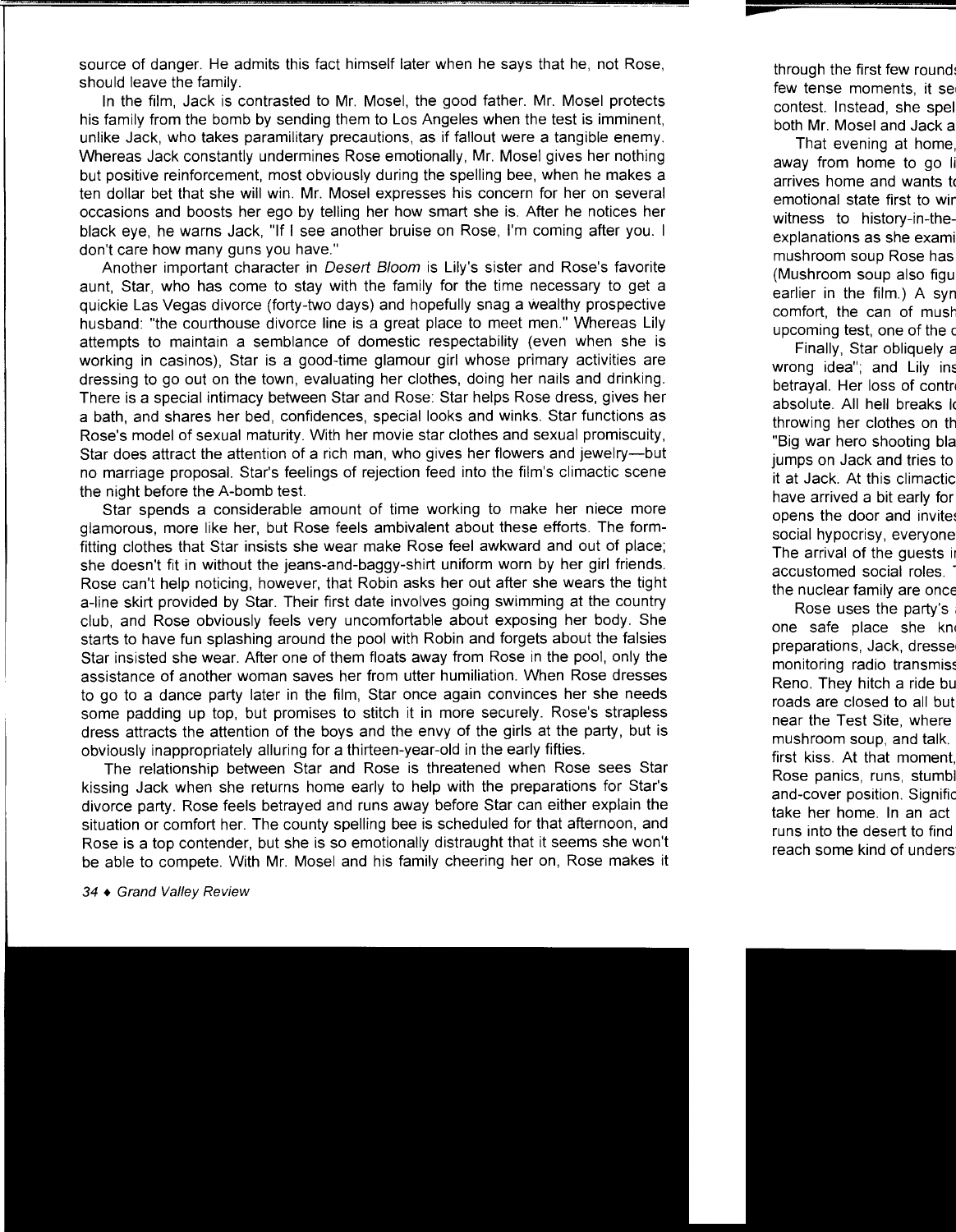through the first few rounds. Then Rose sees Jack at the back of the room, and, for a few tense moments, it seems she will choke on spelling the deciding word in the contest. Instead, she spells the final word correctly and wins the spelling bee, and both Mr. Mosel and Jack applaud her performance.

That evening at home, Rose packs her clothes and some food before running away from home to go live with her grandmother. As she finishes packing, Lily arrives home and wants to know why Rose is so upset. Jack blandly attributes her emotional state first to winning the spelling bee and then to anticipation over being witness to history-in-the-making, the A-bomb test. Lily is skeptical of these explanations as she examines Rose's face. Lily focuses her confusion on the cans of mushroom soup Rose has packed: "Why has my baby packed my mushroom soup?" (Mushroom soup also figures prominently in the recipes Lily prepares for the family earlier in the film.) A symbol of 1950s homogenous consumer convenience and comfort, the can of mushroom soup also prefigures the mushroom cloud of the upcoming test, one of the decade's defining moments.

Finally, Star obliquely acknowledges, "Jack and I had a few drinks; Rose got the wrong idea"; and Lily instantly sees through this statement to the truth of the betrayal. Her loss of control in the face of this assault on her domestic tranquility is absolute. All hell breaks loose. Lily screams at Star, calls her a whore, and starts throwing her clothes on the floor. She screams at Jack and belittles his manhood: "Big war hero shooting blanks!" Jack responds violently and starts beating Lily. Star jumps on Jack and tries to pull him off Lily. Rose sees Jack's rifle, grabs it and points it at Jack. At this climactic moment, the doorbell rings; Mr. Mosel and some friends have arrived a bit early for the divorce party. Lily yells for them to go away, but Rose opens the door and invites them in. In perhaps the film's most telling statement on social hypocrisy, everyone acts as though nothing out of the ordinary has happened. The arrival of the guests immediately defuses the situation, as people take up their accustomed social roles. The social controls that contain the implosive violence of the nuclear family are once more in place.

Rose uses the party's activity as cover to carry out her plan to run away to the one safe place she knows, her grandmother's house. As she finishes her preparations, Jack, dressed in fatigues, is also busy getting ready for the A-bomb, by monitoring radio transmissions. Rose enlists the help of Robin to help her get to Reno. They hitch a ride but are turned back by military authorities, who tell them the roads are closed to all but military traffic. Rose and Robin find themselves stranded near the Test Site, where they decide to camp out. They build a fire, eat tuna with mushroom soup, and talk. Rose thanks Robin for not deserting her, and they share a first kiss. At that moment, the glare of a helicopter's searchlight illuminates them. Rose panics, runs, stumbles, loses her glasses, and then assumes the fetal duckand-cover position. Significantly, the position does keep her safe until Jack comes to take her home. In an act of contrite bravado, Jack defies the military security and runs into the desert to find Rose's glasses. This act provides the impetus for them to reach some kind of understanding and forgiveness.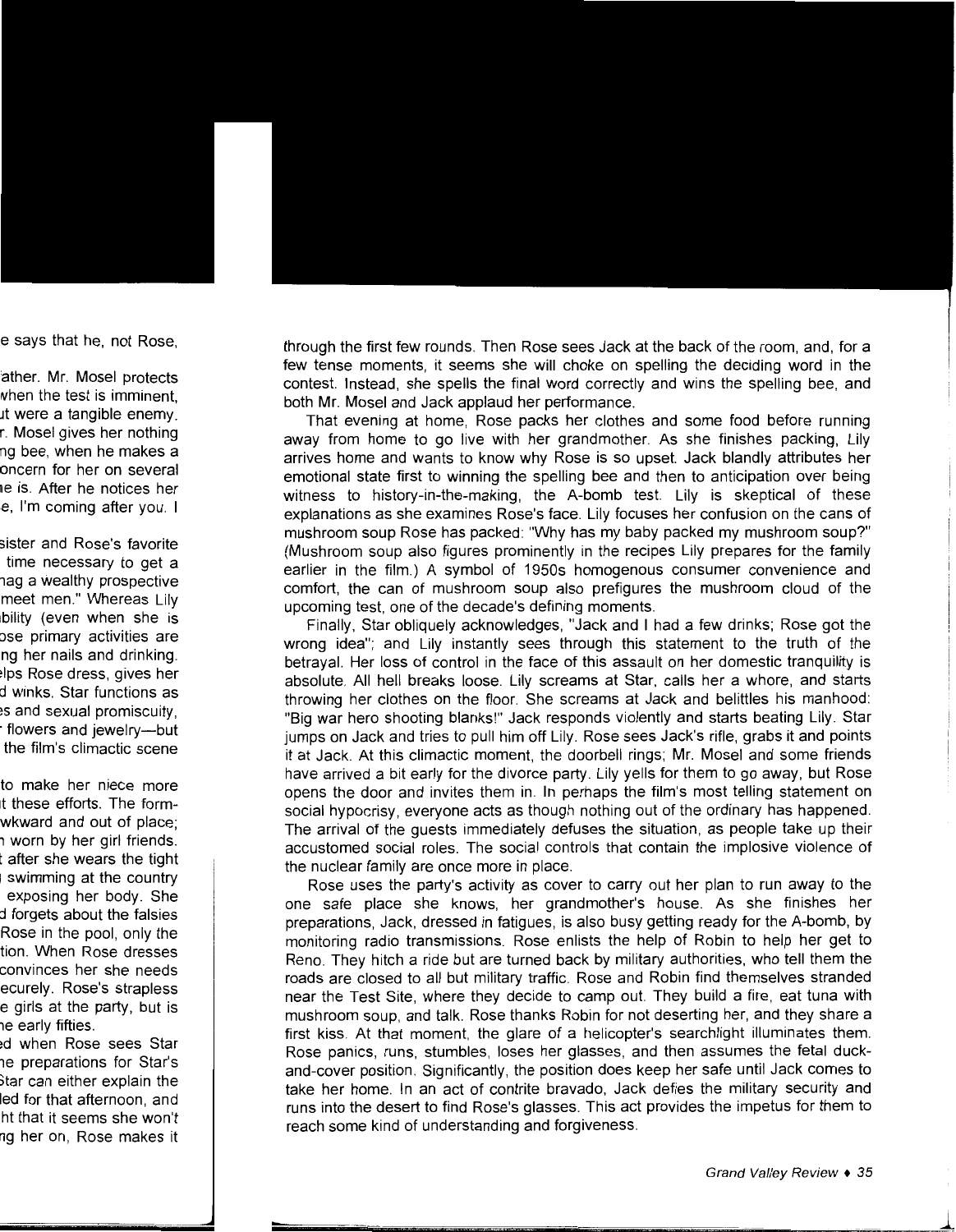When they arrive home, the remnants of the party are sleepily awaiting the atom bomb test. Rose embraces her mother and her aunt and is comforted by them. In a voice-over, Rose concludes, "Star finally found a man who adored her .... Things never came easy for Jack but the worst part was over .... Momma kept seeing what she wanted to see." Because of the film's flashback structure, we deduce that Rose has also survived this difficult period of her life, the metaphor of which is both the desert rose, blooming in the most difficult places, and the mushroom cloud, whose blooming beauty signifies destructive potential.

## **IV. The China Syndrome: Nuclear Power and Fear of Fallout**

A growing awareness of the dangers of nonmilitary applications of nuclear technology was evident in the United States by the late 1970s. This general awareness was a long time coming, because most people preferred to believe in the possibilities of the "peaceful atom," with its promise of energy "too cheap to meter." Intimately connected to the nuclear weapons program and like it, the nuclear power industry being developed in the United States was also shrouded in secrecy and bureaucratic obfuscation. Until 1974, the Atomic Energy Commission, was responsible for overseeing the development of both nuclear weapons and nuclear power in this country, an association that some critics have visualized as a two-faced monster. The extraordinarily costly efforts to produce nuclear power as a cheap alternative to the burning of fossil fuels has not succedeed, but the thirty-plus year experiment with nuclear energy has certainly exacerbated the problems of nuclear waste, weapons proliferation and environmental radiation-all at the expense of developing viable sources of renewable energy.

There was a wave of enthusiasm, in the early and mid 1950s, for the development of atomic technology, including medical, agricultural and military applications. Atomic allure was especially evident in the area of nuclear power, the development of which, it was optimistically assumed, would solve the energy problems of both the industrial powerhouses and developing countries. The multinational corporations with the most to gain from the proliferation of nuclear technology, General Electric and Westinghouse, energetically promoted their own reactor designs, even to utility companies that were skeptical about the cost efficiency of the new technology. Contracts in which GE took on all the risks in order to sell the technology to the utility companies created a market for nuclear power that might not have developed on its own. After peaking in 1957, confidence in the new technology waned, and planned projects were dropped, due especially to cost overruns and a greater awareness of the dangers of even peaceful atoms. In the mid-sixties, there took place a new boom that saw the widescale establishment of commercial nuclear reactors. "By 1966, Westinghouse had sold six plants in the United States with a total capacity of 5,000 Mw and had a stunning thirteen additional orders for a total of 11,000 Mw in 1967. GE had sold a total capacity of 7,700 Mw by 1966 and 6,200 Mw in 1967 .... By 1970, with only 4,200 Mw of nuclear capacity actually operating, a staggering total of 72,000 Mw was under construction or on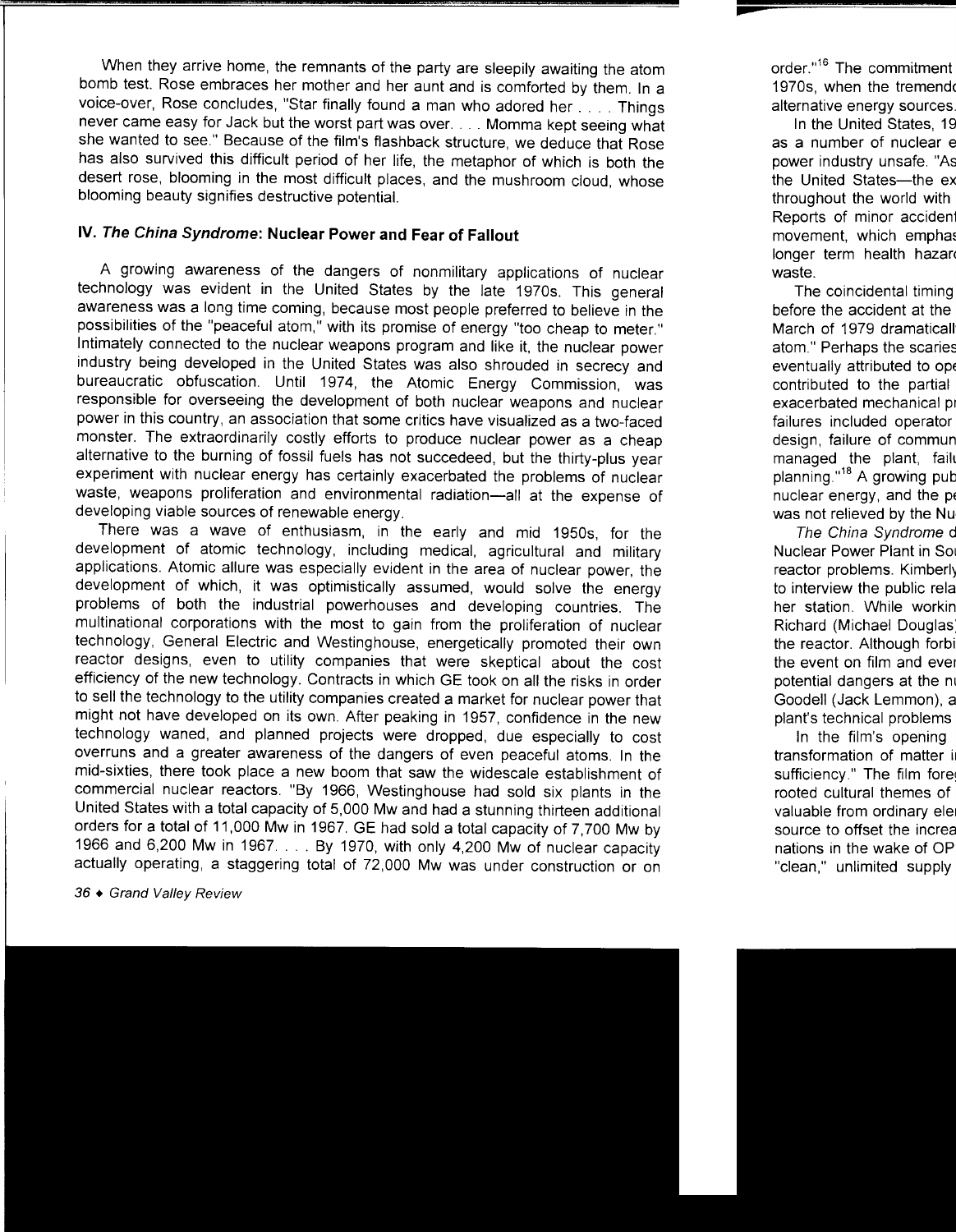order."<sup>16</sup> The commitment to nuclear power was reinforced world-wide in the early 1970s, when the tremendous increase in oil prices encouraged nations to develop alternative energy sources.

In the United States, 1976 was a major turning point away from that commitment, as a number of nuclear engineers turned whistleblower and declared the nuclear power industry unsafe. "As the flow of technical criticism increased-especially from the United States-the expressions of overall hostility to nuclear power exploded throughout the world with a uniformity and spontaneity that was unprecedented."<sup>17</sup> Reports of minor accidents at nuclear power plants fueled a growing antinuclear movement, which emphasized the high cost, the immediate safety hazards, the longer term health hazards, and the apparently irresolvable problem of nuclear waste.

The coincidental timing of the release of The China Syndrome (1978) two weeks before the accident at the Three Mile Island plant near Harrisburg, Pennsylvania, in March of 1979 dramatically alerted the general public to the "perils of the peaceful atom." Perhaps the scariest thing about the accident for many people was that it was eventually attributed to operator error. Although there were a number of factors that contributed to the partial meltdown at Three Mile Island, human errors certainly exacerbated mechanical problems and design flaws. According to one report, 'These failures included operator error, poor operator training, poor reactor control room design, failure of communication within and between the companies that built and managed the plant, failure of the regulatory process, and poor emergency planning." <sup>18</sup>A growing public concern over the dangerous complexities of producing nuclear energy, and the perceived likelihood of other, even more serious accidents, was not relieved by the Nuclear Regulatory Commission's public relations efforts.

The China Syndrome depicts a similar event (a partial meltdown) at the Ventana Nuclear Power Plant in Southern California and the company's efforts to cover up the reactor problems. Kimberly Wells (Jane Fonda), a television reporter, visits the plant to interview the public relations director at Ventana as part of an "energy series" for her station. While working on this routine story, Kimberly and her cameraman Richard (Michael Douglas) witness a "scram," an emergency procedure to stabilize the reactor. Although forbidden to shoot in the control room area, Richard captures the event on film and eventually convinces Kimberly that she must help expose the potential dangers at the nuclear power plant. To this end, they try to convince Jack Goodell (Jack Lemmon), a senior technician at the plant, to "blow the whistle" on the plant's technical problems and the attempted coverup.

In the film's opening sequence, nuclear power is described as the "magical transformation of matter into energy" and this country's "best shot at energy selfsufficiency." The film foregrounds the way nuclear energy connects to both deeprooted cultural themes of alchemy (or the magical possibility of creating something valuable from ordinary elements) and the more pragmatic need for a plentiful energy source to offset the increasing cost of fossil fuels, mostly controlled by greedy Arab nations in the wake of OPEC price controls. The idea that nuclear power provides a "clean," unlimited supply of energy, promulgated by the PR director, is initially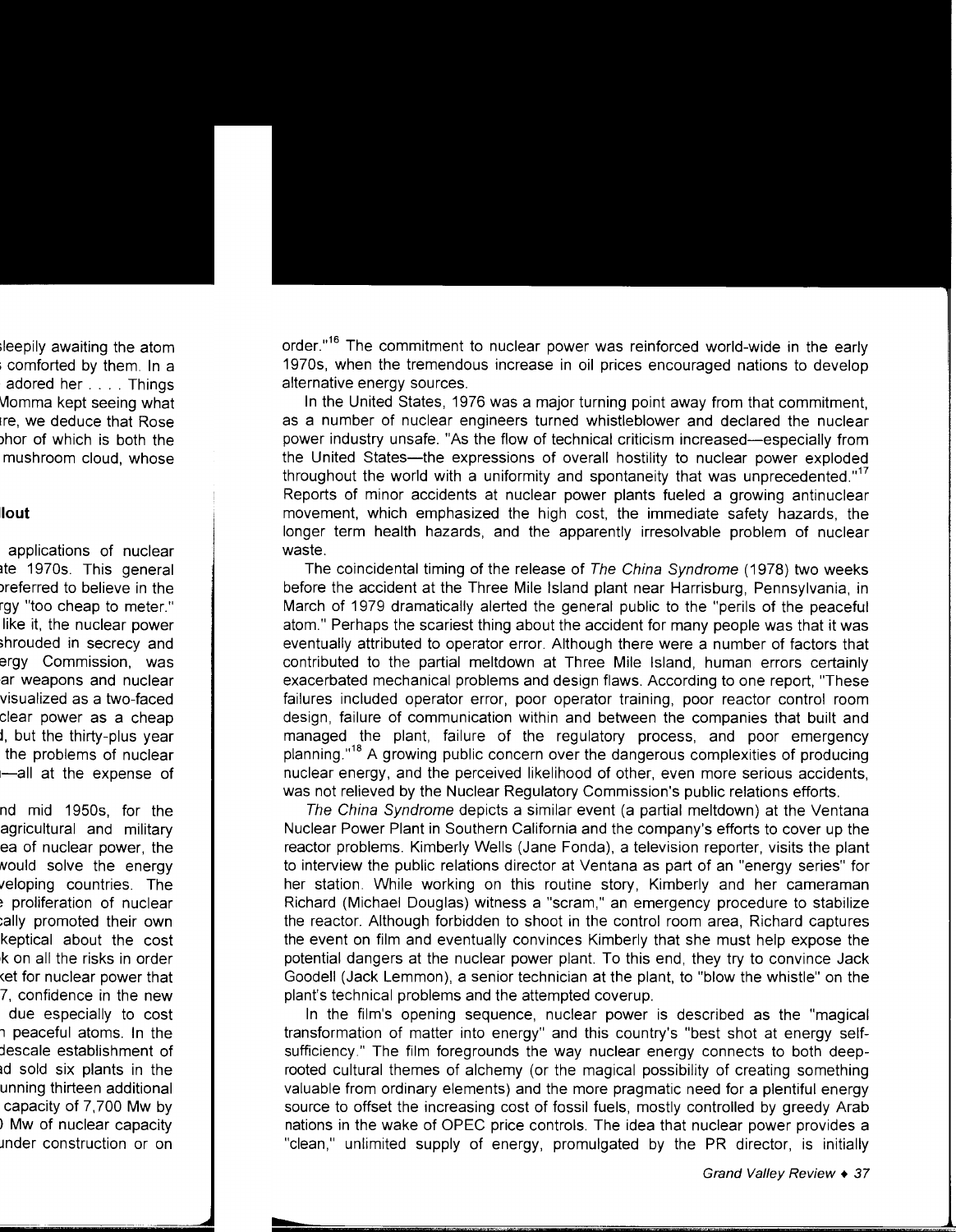accepted without question by Kimberly. This plot point demonstrates both the way the nuclear industry has used the mainstream media as a public relations tool to encourage public acceptance of nuclear energy, and Kimberly's naivete about journalistic practices and how corporations operate in their own interest. The China Syndrome charts her growth as a "hard news" reporter even as it exposes the corruption at the core of the nuclear industry.

The event that Kimberly and Richard witness and record is caused by a malfunctioning valve, and it is handled by the plant's technicians. In this case, mechanical error is corrected by human action, and especially by the cool-headed rationality of Jack Goodell, who is contrasted to other workers when he remains calm as they begin to panic. He is singled out as the "only one old enough to know what he's doing." Jack relies more on experience and intuition (how the plant "feels") than on the instrument panels, which are providing confusing and contradictory readings. As the accident progresses, an employee evacuation is ordered, and even Jack begins to worry that the emergency measures won't be effective. Suspense builds through a series of close-ups of the main characters and a dial that measures the reactor's water pressure, which is too low. Because of his thorough knowledge of the reactor's design and operational idiosyncracies, Jack saves the situation with some unconventional measures that aren't strictly "by the book," and the reactor's water pressure begins to rise. Thus, Jack is established as a competent technocrat who combines technical knowledge with an instinct for how the reactor should and will respond to various conditions.

The film's main conflict develops when Channel 3 decides not to run the story about the Ventana accident, even though two of its employees were eye-witnesses and the entire event was captured on film. Citing potential legal difficulties ("Nuclear plants are considered secure installations. Unauthorized photography is a felony."), the station manager decides "the film stays in the vault." A crusading Richard and more reluctant Kimberly take action to bring the story to light. Jack Goodell is persuaded to join their efforts only after he realizes that the plant's management is taking risks to preserve the bottom line. In a particularly telling exchange, Jack argues with his boss about bringing the reactor back on line after the accident. Jack detects a leak and demands a complete inspection with new x-rays of all the welds. His boss responds that such measures will take too long and cost too much, that the plant loses one half million dollars every day it's off-line. Although Jack continues to follow orders, he knows that something is wrong: "That vibration was a warning. The plant should be shut down .... it could lead to the China syndrome."

The China syndrome refers to a complete reactor meltdown which would be so powerful it would presumably flow through the earth's core all the way to China. At one point, Richard describes the accident to a physics professor, an anti-nuclear activist, who also refers to the China syndrome. He says, "The number of people killed depends on which way the wind is blowing. It could render a state the size of Pennsylvania uninhabitable, not to mention cancer." Given the timing of the film's release, this explicit mention of Pennsylvania is particularly eerie.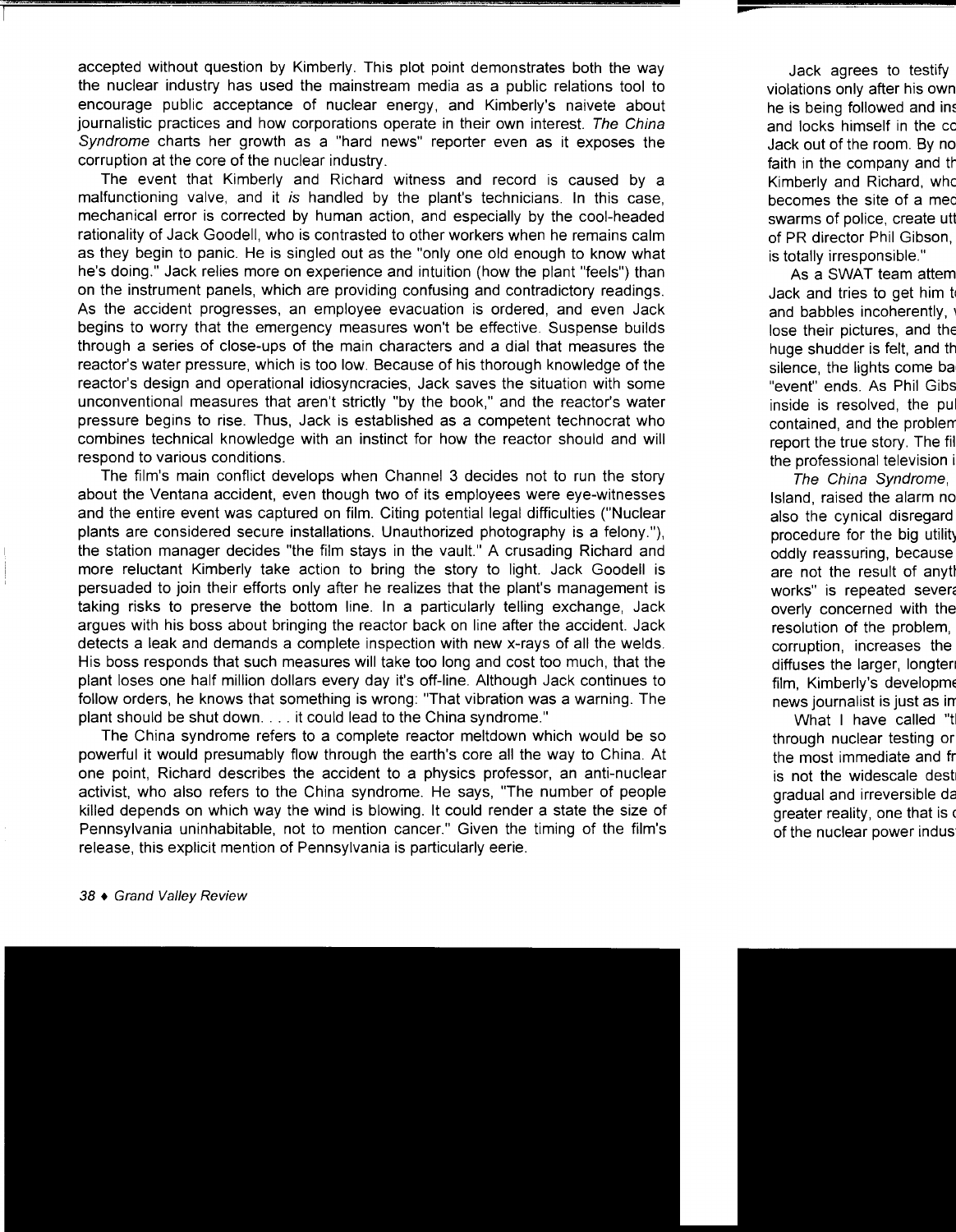Jack agrees to testify at a public hearing about the Ventana plant's safety violations only after his own life is threatened. On his way to the hearings, he realizes he is being followed and instead goes to the Ventana plant, where he forcibly enters and locks himself in the control room. The managers order a scram to try to force Jack out of the room. By now, Jack is completely unnerved by his sudden collapse of faith in the company and the technology he has devoted his life to. With the help of Kimberly and Richard, who arrive on the scene to interview Jack, the power plant becomes the site of a media frenzy. The reporters, cameras and lights, along with swarms of police, create utter pandemonium at the plant, to the near hysterical alarm of PR director Phil Gibson, who ironically shouts to one reporter, "What you're doing is totally irresponsible."

As a SWAT team attempts to gain entry to the control room, Kimberly interviews Jack and tries to get him to describe the problems at the plant. Jack is disoriented and babbles incoherently, when suddenly the alarms go off, the television cameras lose their pictures, and the SWAT team enter the control room and shoot Jack. A huge shudder is felt, and the lights go out completely. After a confused and terrifying silence, the lights come back on, the alarm stops, the reactor is shut down, and the "event" ends. As Phil Gibson attempts to "stick to the prepared text" (the situation inside is resolved, the public was never in danger, the slight damage has been contained, and the problem was due to a deranged employee) Kimberly emerges to report the true story. The film ends the same way it began, with color bars that signify the professional television industry's procedure to "adjust" technically.

The China Syndrome, in concert with the real reactor accident at Three Mile Island, raised the alarm not only about the dangers of nuclear power in general, but also the cynical disregard for public safety that seemed to be standard operating procedure for the big utility companies. On another level, however, the film itself is oddly reassuring, because it suggests that the problems at one nuclear power plant are not the result of anything intrinsically wrong with nuclear power ("the system works" is repeated several times), but instead are caused by corrupt managers overly concerned with their profits. The psychologically satisfying Hollywood-style resolution of the problem, in which attractive characters heroically fight against the corruption, increases the mass audience's tendency towards complacency and diffuses the larger, longterm dangers of nuclear power. And, in the discourse of this film, Kimberly's development from an attractive model doing fluff pieces to a hard news journalist is just as important as are the problems of nuclear power.

What I have called "the Godzilla factor," the fear of radiation contamination through nuclear testing or accidents within the nuclear power industry, is probably the most immediate and frightening manifestation of nuclear fear for most people. It is not the widescale destruction of the earth through thermonuclear war, but the gradual and irreversible damage done by environmental contamination that seems a greater reality, one that is currently playing out in public relations battles over the fate of the nuclear power industry and the politics of atmospheric nuclear testing.